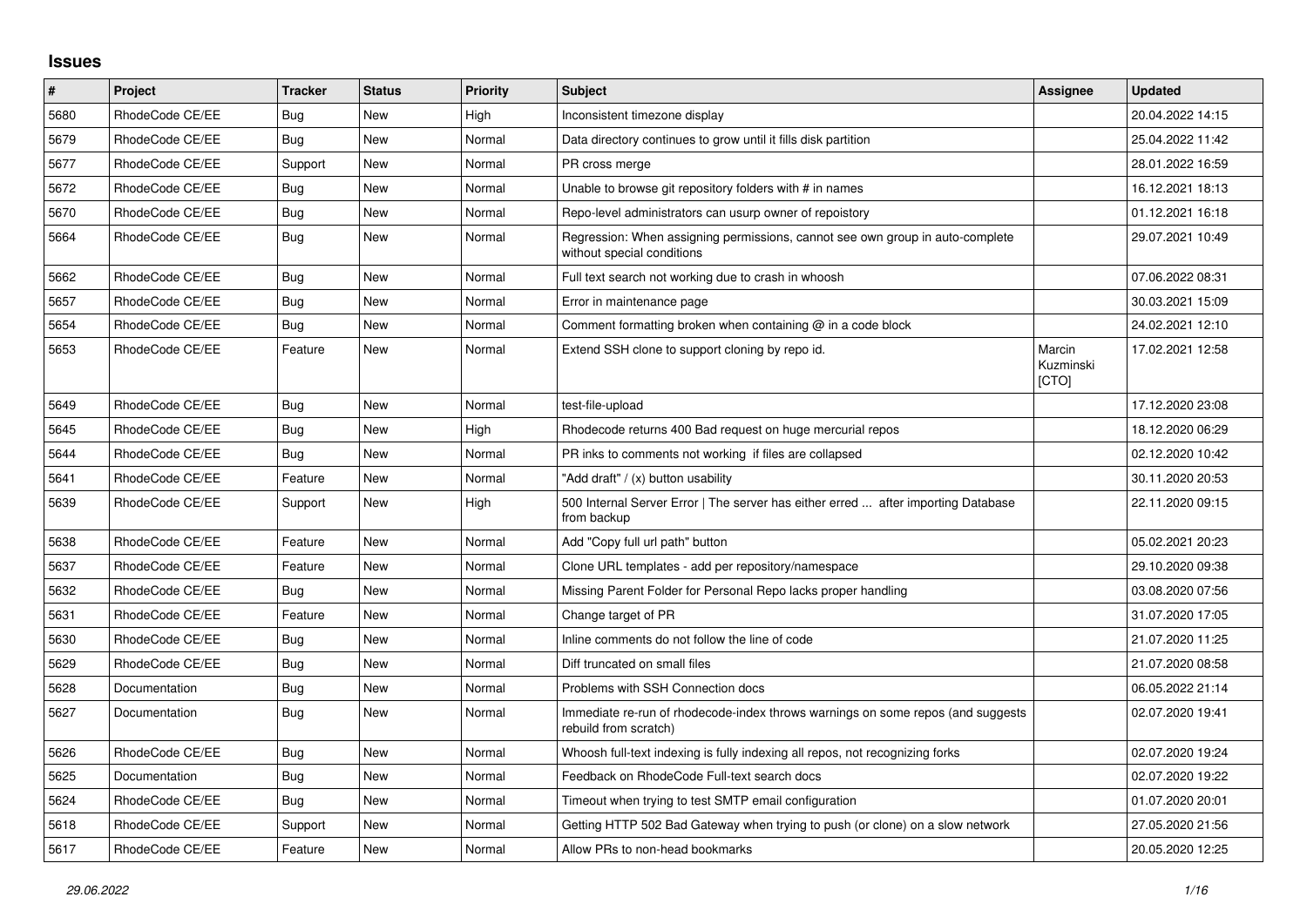| $\sharp$ | Project                  | <b>Tracker</b> | <b>Status</b> | <b>Priority</b> | Subject                                                                                                           | <b>Assignee</b>    | <b>Updated</b>   |
|----------|--------------------------|----------------|---------------|-----------------|-------------------------------------------------------------------------------------------------------------------|--------------------|------------------|
| 5613     | RhodeCode CE/EE          | Feature        | New           | Low             | Feature Request: Issue tracker link in new tab/window                                                             |                    | 03.10.2021 23:25 |
| 5612     | RhodeCode CE/EE          | Bug            | <b>New</b>    | Low             | CPU cores getting maxed out by VCSServer on Repository Size request                                               |                    | 03.10.2021 23:25 |
| 5600     | RhodeCode CE/EE          | Feature        | New           | Normal          | Change default repository landing page                                                                            |                    | 27.01.2021 01:04 |
| 5598     | Documentation            | Bug            | New           | Low             | Typo in force delete command                                                                                      |                    | 19.03.2020 20:10 |
| 5595     | RhodeCode CE/EE          | Feature        | <b>New</b>    | Normal          | Group code review mail notification                                                                               |                    | 03.03.2020 10:17 |
| 5593     | RhodeCode CE/EE          | Support        | New           | Normal          | <b>SSH</b> connections                                                                                            |                    | 17.02.2020 16:18 |
| 5591     | Documentation            | Support        | <b>New</b>    | Normal          | documentation typo                                                                                                |                    | 04.02.2020 19:43 |
| 5590     | RhodeCode CE/EE          | Bug            | New           | Normal          | Pull Request creation takes 2 minutes                                                                             |                    | 28.05.2020 20:48 |
| 5588     | RhodeCode CE/EE          | Bug            | New           | Normal          | wrong rendering of issue tracker pattern                                                                          |                    | 29.01.2020 11:24 |
| 5586     | RhodeCode CE/EE          | Feature        | <b>New</b>    | Normal          | @mention should be a link                                                                                         |                    | 29.01.2020 11:46 |
| 5584     | RhodeCode CE/EE          | Feature        | New           | Normal          | "update pull request link" message on vcs client                                                                  |                    | 23.01.2020 10:32 |
| 5582     | <b>RhodeCode Control</b> | Feature        | New           | Normal          | Add the version number of a PR in the HTTP API                                                                    |                    | 15.01.2020 10:45 |
| 5570     | RhodeCode CE/EE          | <b>Bug</b>     | New           | Normal          | Remap repositories always fail in RhodeCode community                                                             |                    | 04.10.2019 14:50 |
| 5559     | RhodeCode CE/EE          | Bug            | New           | Normal          | Timezone handling issue on repos list                                                                             |                    | 07.07.2019 22:19 |
| 5556     | RhodeCode CE/EE          | Bug            | New           | Normal          | After upgrade RhodeCode Enterprise, pull request via API adds repo owner as<br>default reviewer                   |                    | 01.01.2020 13:09 |
| 5553     | RhodeCode CE/EE          | Bug            | New           | Normal          | Exceptions Tracker - Exception ID: 140095575901360 after upgrade to the lastes<br>version                         | Thierry<br>Wynsdau | 10.07.2019 10:33 |
| 5552     | RhodeCode CE/EE          | Feature        | <b>New</b>    | High            | PR dependency across repos                                                                                        |                    | 22.06.2019 01:15 |
| 5551     | Documentation            | Bug            | New           | Normal          | Mention LargeFile and LFS in the Backup page                                                                      |                    | 21.04.2019 20:58 |
| 5550     | RhodeCode CE/EE          | <b>Bug</b>     | New           | Normal          | 500 Internal Server Error   The server has either erred or is incapable of performing<br>the requested operation. |                    | 18.04.2019 17:12 |
| 5548     | RhodeCode CE/EE          | Feature        | <b>New</b>    | Normal          | Initial Search API                                                                                                | Peter Colledge     | 07.07.2019 22:21 |
| 5547     | RhodeCode CE/EE          | Bug            | New           | Normal          | UI not consistent between Firefox and Chrome                                                                      |                    | 01.03.2019 23:35 |
| 5545     | RhodeCode CE/EE          | <b>Bug</b>     | New           | Normal          | Merge commit to contain the username/reponame of the origin                                                       |                    | 28.02.2019 13:46 |
| 5543     | RhodeCode CE/EE          | Feature        | <b>New</b>    | Normal          | Repo API should have equivalent get repo audit logs() to User API call<br>get user audit logs()                   |                    | 26.02.2019 12:22 |
| 5541     | RhodeCode CE/EE          | Support        | New           | Normal          | <b>SVN Settings: Repository Patterns</b>                                                                          |                    | 16.12.2019 15:35 |
| 5540     | RhodeCode CE/EE          | Bug            | New           | Normal          | Rhode Code 4.15.2 VCS Caching(?) behaviour                                                                        |                    | 25.02.2019 17:01 |
| 5538     | RhodeCode CE/EE          | <b>Bug</b>     | New           | Normal          | internal server error (UnicodeDecodeError) during rhodecode-index request                                         |                    | 20.02.2019 14:43 |
| 5535     | RhodeCode Control        | Bug            | New           | Normal          | improper rollback on upgrade failure                                                                              |                    | 09.02.2019 21:12 |
| 5534     | RhodeCode Control        | Feature        | New           | Normal          | extract/preload subcommand                                                                                        |                    | 14.02.2019 14:45 |
| 5531     | RhodeCode Tools          | Bug            | New           | Normal          | rhodecode-index: default cli opts overwrite given mapping file                                                    |                    | 17.07.2020 17:36 |
| 5529     | Documentation            | Support        | New           | Normal          | Documentation does not detail watched repositories                                                                |                    | 07.02.2019 00:16 |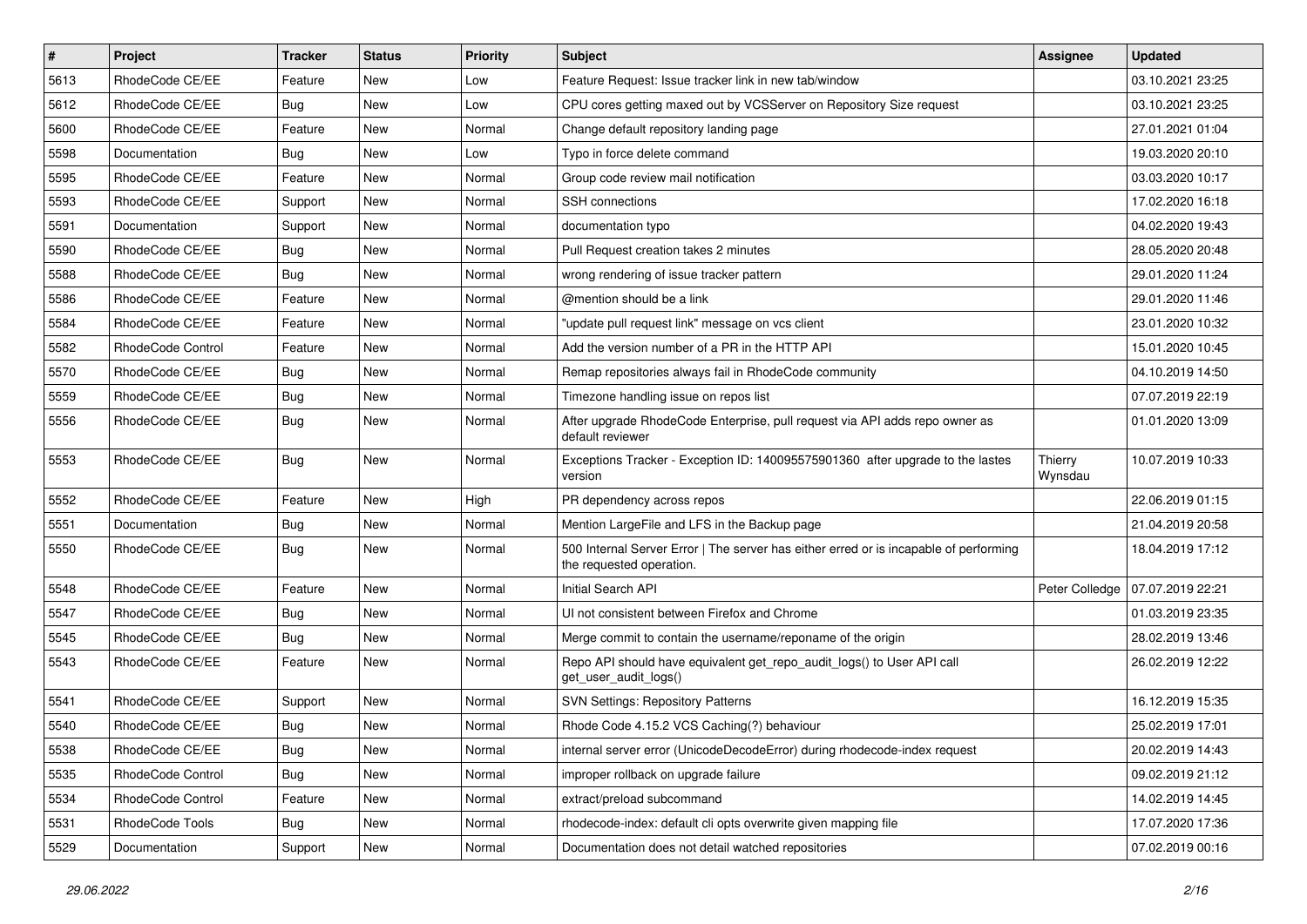| $\pmb{\#}$ | <b>Project</b>    | <b>Tracker</b> | <b>Status</b> | <b>Priority</b> | <b>Subject</b>                                                                                             | Assignee                     | <b>Updated</b>   |
|------------|-------------------|----------------|---------------|-----------------|------------------------------------------------------------------------------------------------------------|------------------------------|------------------|
| 5527       | RhodeCode CE/EE   | Support        | <b>New</b>    | Normal          | API: expose human readable failure reason                                                                  |                              | 30.01.2019 17:43 |
| 5524       | RhodeCode CE/EE   | Bug            | New           | High            | Cannot log into RhodeCode anymore                                                                          |                              | 15.01.2019 17:08 |
| 5519       | RhodeCode CE/EE   | Bug            | New           | High            | User unable to fork the repo despite setting Repository Forking to Disabled                                |                              | 11.12.2018 22:21 |
| 5512       | RhodeCode CE/EE   | Bug            | New           | Normal          | Show commit phase in summary view                                                                          |                              | 09.11.2018 21:37 |
| 5511       | RhodeCode CE/EE   | Feature        | <b>New</b>    | Normal          | New feature to synchronize the fork with the remote repo from the summary page                             |                              | 13.11.2018 01:23 |
| 5510       | RhodeCode CE/EE   | Bug            | New           | High            | AssertionError: unexpected parameters: user_agent & hook_type                                              |                              | 31.07.2021 11:14 |
| 5509       | RhodeCode CE/EE   | Bug            | New           | Normal          | Remove `limportant attributes` from UI elements                                                            |                              | 07.12.2018 07:40 |
| 5506       | RhodeCode CE/EE   | Bug            | <b>New</b>    | Normal          | Web UI fonts are not looking good and is difficult to read for people with low vision                      |                              | 26.10.2018 09:38 |
| 5504       | RhodeCode CE/EE   | Feature        | New           | Normal          | Buttons to copy commit hash and to expand the commit message in the repo<br>summary view                   |                              | 26.10.2018 00:59 |
| 5503       | RhodeCode CE/EE   | Support        | New           | Normal          | failed to upgrade to 4.13.3                                                                                |                              | 06.11.2018 18:28 |
| 5501       | RhodeCode Control | Bug            | New           | Normal          | rccontrol throwing rccontrol.lib.exceptions.SupervisorFailedToStart                                        |                              | 19.05.2022 19:32 |
| 5500       | RhodeCode CE/EE   | Bug            | New           | Normal          | How to enable/set "RC_SKIP_HOOKS" to disable svn hooks?                                                    |                              | 02.10.2018 07:45 |
| 5499       | RhodeCode CE/EE   | Support        | New           | Normal          | ERROR [celery.worker.consumer.consumer] consumer: Cannot connect                                           |                              | 11.09.2018 08:39 |
| 5497       | RhodeCode CE/EE   | Support        | <b>New</b>    | Normal          | hg push hangs                                                                                              |                              | 30.08.2018 22:15 |
| 5496       | RhodeCode CE/EE   | Support        | <b>New</b>    | Normal          | database migration 4.11.6 mysql to 4.12.4 postgres                                                         |                              | 27.08.2018 21:17 |
| 5495       | RhodeCode CE/EE   | Support        | New           | Normal          | Idap to crowd users groups sync source                                                                     |                              | 10.09.2018 22:09 |
| 5494       | RhodeCode CE/EE   | Bug            | <b>New</b>    | Normal          | rccontrol's python package management causes slow VCS SSH                                                  |                              | 02.04.2019 11:56 |
| 5492       | RhodeCode CE/EE   | Bug            | New           | Normal          | VCSServer + SVN 1.10                                                                                       |                              | 26.07.2018 15:01 |
| 5491       | RhodeCode CE/EE   | Support        | New           | Urgent          | Upgrade RhodeCode Community + VCSSERVER from 4.10.4 to 4.12.4, pull request<br>stop working with reviewers |                              | 30.08.2018 09:47 |
| 5484       | RhodeCode CE/EE   | Support        | New           | Normal          | Setting up ssh, remote hg not found                                                                        |                              | 06.07.2018 23:41 |
| 5475       | RhodeCode CE/EE   | Bug            | New           | Normal          | Unable to locate user in OpenLDAP directory via Idaps                                                      |                              | 08.06.2018 20:06 |
| 5471       | RhodeCode CE/EE   | <b>Bug</b>     | New           | Normal          | Webhook integration failing: need more than 3 values to unpack                                             |                              | 01.06.2018 02:26 |
| 5468       | RhodeCode CE/EE   | Support        | New           | Normal          | Check logic for updating last commit for repository groups                                                 |                              | 30.08.2018 09:47 |
| 5462       | RhodeCode CE/EE   | Bug            | New           | Normal          | create repo api fails with celery enabled                                                                  |                              | 10.07.2018 17:49 |
| 5460       | RhodeCode CE/EE   | <b>Bug</b>     | <b>New</b>    | Low             | Repo creation stuck when remote clone returns partial http code 500                                        |                              | 06.07.2018 19:14 |
| 5450       | RhodeCode Tools   | <b>Bug</b>     | New           | Normal          | rhodecode-api get license info no longer works                                                             |                              | 17.07.2018 15:01 |
| 5441       | RhodeCode CE/EE   | Feature        | New           | Low             | Some files not parsed as XML files                                                                         | Marcin<br>Kuzminski<br>[CTO] | 12.06.2018 12:23 |
| 5439       | Documentation     | Bug            | New           | Low             | JIRA Integration description: Wrong sample link                                                            |                              | 14.02.2018 14:25 |
| 5414       | RhodeCode CE/EE   | Bug            | New           | High            | When Opening New Pull Request, Target Revision Default Is Undesireable                                     |                              | 11.04.2018 23:20 |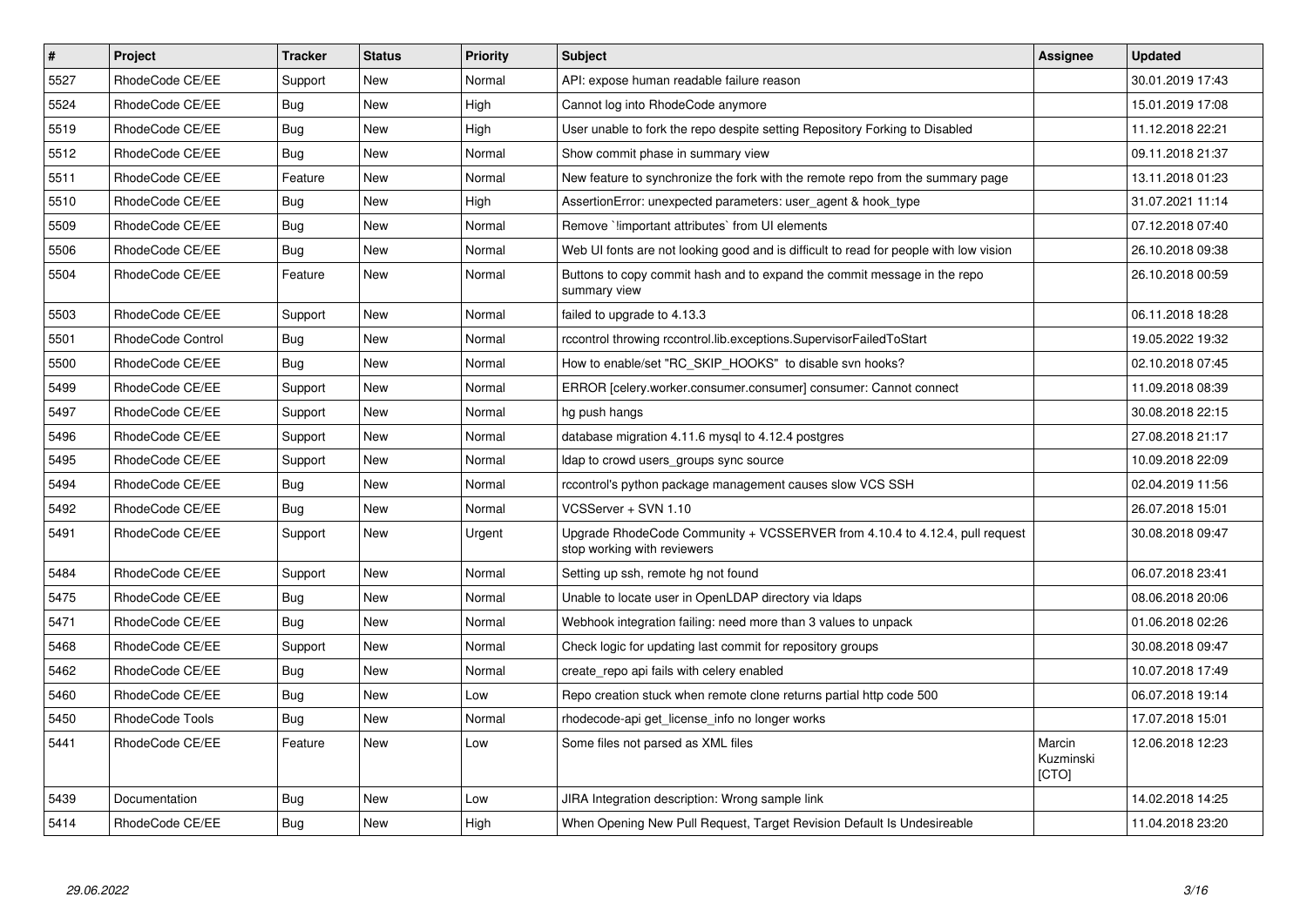| $\pmb{\#}$ | <b>Project</b>       | <b>Tracker</b> | <b>Status</b> | <b>Priority</b> | <b>Subject</b>                                                                                                                                                                       | Assignee                     | <b>Updated</b>   |
|------------|----------------------|----------------|---------------|-----------------|--------------------------------------------------------------------------------------------------------------------------------------------------------------------------------------|------------------------------|------------------|
| 5410       | RhodeCode CE/EE      | Bug            | <b>New</b>    | Normal          | After converting to CE, we get the following error when trying to view some repos in<br>the UI: "UnicodeDecodeError: 'ascii' codec can't decode byte" (full error in<br>Description) |                              | 25.01.2018 20:45 |
| 5406       | RhodeCode CE/EE      | Bug            | <b>New</b>    | Normal          | <b>Installer Fails</b>                                                                                                                                                               |                              | 01.12.2017 11:52 |
| 5405       | RhodeCode CE/EE      | Bug            | <b>New</b>    | Normal          | Add repository from UI leads to HTTP/404                                                                                                                                             |                              | 28.11.2017 11:39 |
| 5404       | RhodeCode CE/EE      | Task           | New           | Normal          | Add an option to detach review rules when deleting an user                                                                                                                           |                              | 22.11.2017 11:23 |
| 5400       | RhodeCode CE/EE      | Task           | <b>New</b>    | Normal          | User group - subgroup support                                                                                                                                                        |                              | 06.11.2017 22:00 |
| 5394       | RhodeCode CE/EE      | Support        | New           | Normal          | SVN to Git / Mercurial Migration                                                                                                                                                     |                              | 03.10.2017 09:29 |
| 5382       | RhodeCode CE/EE      | Feature        | <b>New</b>    | Normal          | Support for repository aliases                                                                                                                                                       | Marcin<br>Kuzminski<br>[CTO] | 04.09.2017 15:17 |
| 5371       | RhodeCode CE/EE      | <b>Bug</b>     | <b>New</b>    | Normal          | Comment times in Pull Requests are off by 1 day                                                                                                                                      |                              | 10.04.2018 15:11 |
| 5348       | Documentation        | Bug            | <b>New</b>    | Normal          | Uninstall documentaion missing some steps                                                                                                                                            |                              | 06.07.2017 10:25 |
| 5347       | Documentation        | <b>Bug</b>     | <b>New</b>    | Normal          | Post Install steps should include Apache or Nginx setup.                                                                                                                             |                              | 06.07.2017 10:23 |
| 5342       | RhodeCode Appenlight | Bug            | <b>New</b>    | Low             | Broken link [Applications Modify application]                                                                                                                                        |                              | 21.06.2017 21:21 |
| 5289       | RhodeCode CE/EE      | Feature        | <b>New</b>    | High            | Ability to Upload/Replace a file using the UI                                                                                                                                        |                              | 22.09.2017 10:29 |
| 5278       | RhodeCode CE/EE      | Feature        | <b>New</b>    | Normal          | Require support for git repositories of the form git://                                                                                                                              |                              | 13.04.2017 15:20 |
| 5273       | RhodeCode CE/EE      | Feature        | <b>New</b>    | Normal          | Comment status                                                                                                                                                                       |                              | 07.04.2017 13:10 |
| 5271       | RhodeCode CE/EE      | Feature        | New           | Normal          | Private comments                                                                                                                                                                     |                              | 07.04.2017 12:01 |
| 5270       | RhodeCode CE/EE      | Task           | <b>New</b>    | Normal          | Comments updates                                                                                                                                                                     | Bartłomiej<br>Wołyńczyk      | 17.04.2018 21:51 |
| 5269       | RhodeCode CE/EE      | Support        | <b>New</b>    | Normal          | Upgrade from RC EE 3.7.1 to RC EE 4.x                                                                                                                                                |                              | 29.06.2017 19:36 |
| 5257       | RhodeCode CE/EE      | <b>Bug</b>     | <b>New</b>    | Normal          | Git repository with big binary file provokes error and strange behavior/memory leak<br>of RH.                                                                                        | Marcin<br>Kuzminski<br>[CTO] | 23.03.2017 22:02 |
| 5256       | RhodeCode CE/EE      | Feature        | <b>New</b>    | Normal          | Last repository access time.                                                                                                                                                         |                              | 23.03.2017 16:34 |
| 5255       | RhodeCode CE/EE      | Support        | New           | Normal          | I can't access issues created by me from mail                                                                                                                                        |                              | 04.04.2017 11:28 |
| 5248       | Documentation        | Bug            | <b>New</b>    | Normal          | Installation of rhodecode-tools                                                                                                                                                      |                              | 16.03.2017 16:35 |
| 5237       | Documentation        | Support        | <b>New</b>    | Normal          | documentation for DR                                                                                                                                                                 |                              | 06.03.2017 23:34 |
| 5227       | RhodeCode CE/EE      | <b>Bug</b>     | <b>New</b>    | Normal          | 400 during a svn checkout, file with special chars                                                                                                                                   |                              | 23.02.2017 17:43 |
| 5218       | RhodeCode CE/EE      | <b>Bug</b>     | New           | Normal          | 500 when forking repository, when using special chars in password.                                                                                                                   |                              | 19.02.2017 21:46 |
| 5200       | RhodeCode CE/EE      | Task           | New           | Normal          | investigate search improvements                                                                                                                                                      |                              | 16.12.2019 16:04 |
| 4669       | RhodeCode CE/EE      | Task           | New           | Normal          | disable pytest sugar on nix-build                                                                                                                                                    |                              | 01.12.2016 12:52 |
| 4312       | RhodeCode CE/EE      | Task           | New           | Normal          | Storage location changes                                                                                                                                                             |                              | 11.07.2017 13:31 |
| 4303       | RhodeCode CE/EE      | Support        | New           | Normal          | rhodecode instance                                                                                                                                                                   |                              | 08.11.2016 16:32 |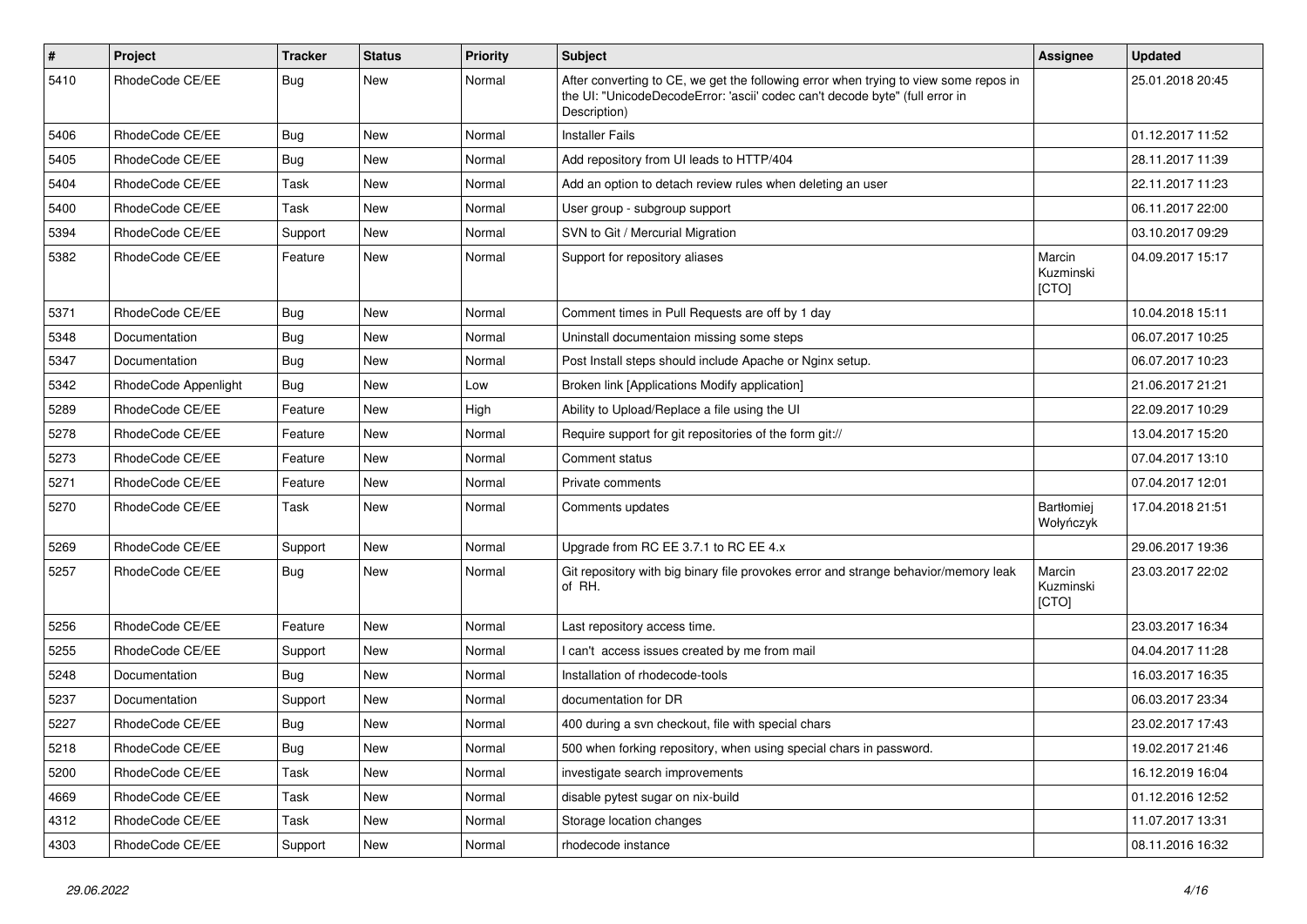| $\vert$ # | Project              | <b>Tracker</b> | <b>Status</b> | <b>Priority</b> | <b>Subject</b>                                                                               | Assignee                     | <b>Updated</b>   |
|-----------|----------------------|----------------|---------------|-----------------|----------------------------------------------------------------------------------------------|------------------------------|------------------|
| 4301      | RhodeCode CE/EE      | Feature        | New           | Normal          | [API] toggle force_password_reset in api for Idap users                                      |                              | 28.10.2016 15:43 |
| 4299      | RhodeCode CE/EE      | Task           | New           | Normal          | TEMPLATE repo groups                                                                         |                              | 22.09.2017 10:26 |
| 4290      | RhodeCode CE/EE      | Task           | New           | Normal          | Allow to transplant the review status to merged commits                                      |                              | 17.04.2018 21:50 |
| 4289      | RhodeCode CE/EE      | Task           | New           | Low             | [ce, ee] clean up pygments lexer functions + handling                                        | Daniel D                     | 21.10.2016 14:44 |
| 4285      | RhodeCode CE/EE      | Bug            | <b>New</b>    | Normal          | Intermittent error while trying to create or fork a repository                               |                              | 17.10.2016 22:42 |
| 4272      | RhodeCode CE/EE      | Feature        | New           | Normal          | Better SPAM protection                                                                       |                              | 12.10.2016 11:14 |
| 4256      | RhodeCode CE/EE      | Bug            | New           | Normal          | [ce, ee, ux] Source code highlight colors conflict with red/green inserted/deleted<br>blocks | Daniel D                     | 03.10.2016 05:00 |
| 4255      | RhodeCode CE/EE      | <b>Bug</b>     | New           | Normal          | [translation, i18n] translation not being applied to integrations pages                      |                              | 30.09.2016 15:56 |
| 4252      | RhodeCode CE/EE      | Support        | <b>New</b>    | Normal          | Backup & Recovery                                                                            |                              | 07.10.2016 19:47 |
| 4246      | RhodeCode CE/EE      | Task           | New           | Normal          | [ce, ee, vcs, git] add tests for annotated git tags                                          | Daniel D                     | 13.02.2018 18:03 |
| 4234      | RhodeCode CE/EE      | Task           | New           | Normal          | prepare and test RhodeCode VM image for AWS                                                  | Marcin Lulek                 | 11.07.2017 13:32 |
| 4232      | RhodeCode CE/EE      | Feature        | <b>New</b>    | Normal          | [ce, ee, pr, compare] redo diffs, support side by side diffs, html diffs                     | Daniel D                     | 25.10.2016 15:40 |
| 4226      | RhodeCode CE/EE      | Feature        | New           | Normal          | [settings, system info] add VCS and Channelstream status to System Info                      |                              | 14.09.2016 16:45 |
| 4222      | RhodeCode CE/EE      | Feature        | New           | Normal          | Configurable detection of READMEs                                                            |                              | 09.09.2016 10:05 |
| 4220      | RhodeCode Appenlight | Feature        | New           | Low             | Search params allow sorting of result.                                                       |                              | 06.09.2016 16:33 |
| 4216      | RhodeCode CE/EE      | Task           | New           | Normal          | [ux, renderers] implement consistent rendering for text fields                               |                              | 06.09.2016 11:46 |
| 4213      | RhodeCode CE/EE      | Feature        | <b>New</b>    | High            | Embed PostgreSQL database                                                                    | Marcin<br>Kuzminski<br>[CTO] | 03.09.2016 23:45 |
| 4208      | RhodeCode CE/EE      | Bug            | New           | Normal          | [ce, ee] test errors get hidden by error page                                                | Daniel D                     | 14.09.2016 12:00 |
| 4197      | RhodeCode CE/EE      | Task           | New           | Normal          | [ce, ee] get list of users with their permissions to a repository                            | Daniel D                     | 22.09.2017 10:30 |
| 4191      | RhodeCode CE/EE      | Feature        | New           | Normal          | Add custom Image logo option to header                                                       |                              | 22.08.2016 14:49 |
| 4190      | RhodeCode CE/EE      | <b>Bug</b>     | New           | Normal          | [tests] fix or remove rst xss inline test                                                    |                              | 22.08.2016 12:15 |
| 4189      | RhodeCode CE/EE      | <b>Bug</b>     | New           | Normal          | [tests, git] count of commit ids is different for git than hg when comparing remote          |                              | 22.08.2016 12:34 |
| 4188      | RhodeCode CE/EE      | <b>Bug</b>     | <b>New</b>    | Normal          | [tests, svn] changeset tests produce different results for svn                               |                              | 22.08.2016 09:54 |
| 4182      | RhodeCode CE/EE      | Feature        | New           | Normal          | add direct link from notification to corresponding PR                                        |                              | 19.08.2016 12:35 |
| 4179      | RhodeCode CE/EE      | Task           | New           | Normal          | [ce, ee] refine perms summary list                                                           | Daniel D                     | 14.09.2016 12:09 |
| 4163      | RhodeCode CE/EE      | Task           | New           | Normal          | [ce, ee] celery refactor + upgrade                                                           |                              | 15.08.2016 12:32 |
| 4157      | RhodeCode CE/EE      | Feature        | New           | Normal          | [integrations] Integrate with industry standard SW development tools                         | Daniel D                     | 08.08.2016 12:55 |
| 4154      | RhodeCode CE/EE      | <b>Bug</b>     | <b>New</b>    | Low             | [ce, ee] user register via github captcha                                                    |                              | 05.08.2016 22:51 |
| 4147      | RhodeCode CE/EE      | Task           | New           | Normal          | [ce, ee, docs] Events documentation                                                          | Daniel D                     | 15.08.2016 12:33 |
| 4144      | RhodeCode CE/EE      | Feature        | New           | Normal          | [ux] improve enable/disable of notifications                                                 |                              | 02.08.2016 17:19 |
| 4120      | RhodeCode CE/EE      | Task           | New           | Normal          | [ce] replace get_repo_nodes api                                                              | Daniel D                     | 17.04.2018 21:49 |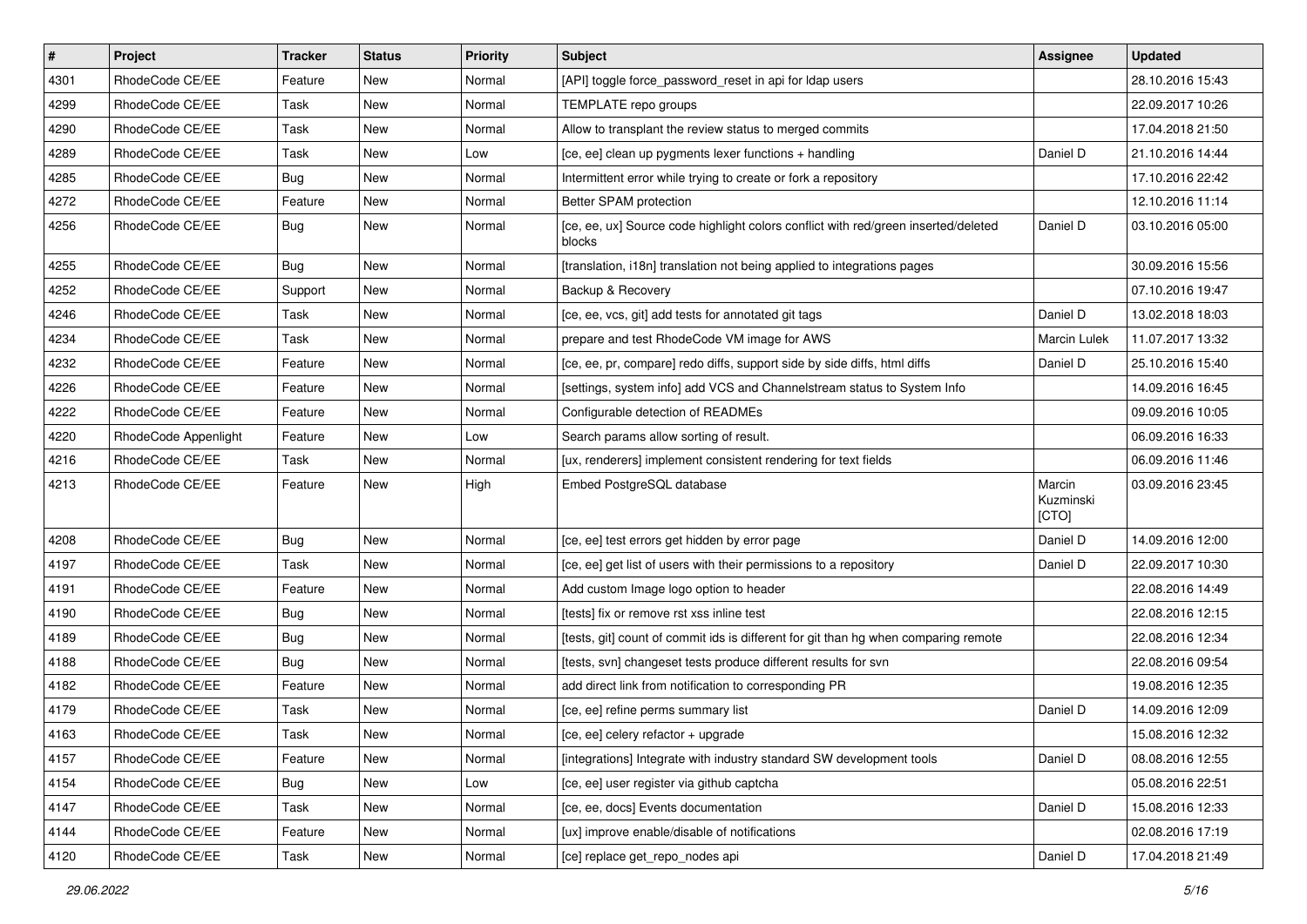| $\pmb{\#}$ | Project              | <b>Tracker</b> | <b>Status</b> | <b>Priority</b> | <b>Subject</b>                                                                                                     | Assignee                     | <b>Updated</b>   |
|------------|----------------------|----------------|---------------|-----------------|--------------------------------------------------------------------------------------------------------------------|------------------------------|------------------|
| 4116       | RhodeCode CE/EE      | <b>Bug</b>     | New           | High            | [ee] Starting EE or running paster commands like setup-rhodecode does not work<br>without setting LC_ALL properly. |                              | 18.08.2016 21:03 |
| 4109       | RhodeCode CE/EE      | <b>Bug</b>     | New           | Normal          | [files] The "switch to commit" widget is broken after using browser back button                                    |                              | 17.04.2018 21:50 |
| 4074       | RhodeCode CE/EE      | Feature        | New           | Normal          | Edit review comment                                                                                                | Bartłomiej<br>Wołyńczyk      | 17.04.2018 21:51 |
| 4071       | RhodeCode Appenlight | Feature        | New           | Normal          | Allow for easy out-out of assigned permissions                                                                     |                              | 05.07.2016 10:14 |
| 4064       | RhodeCode Appenlight | Feature        | New           | Normal          | Create a multiple action feature for Reports and Logs lists                                                        |                              | 30.06.2016 15:18 |
| 4063       | RhodeCode Appenlight | Feature        | <b>New</b>    | Normal          | add option to specify custom value in dashboard select                                                             |                              | 30.06.2016 15:17 |
| 4062       | RhodeCode Appenlight | Feature        | New           | Normal          | A way to see browser breakdown for an error                                                                        |                              | 30.06.2016 15:16 |
| 4061       | RhodeCode Appenlight | Feature        | <b>New</b>    | Normal          | Timezone for applications                                                                                          |                              | 30.06.2016 15:16 |
| 4060       | RhodeCode Appenlight | Feature        | New           | Normal          | Replayable requests                                                                                                |                              | 30.06.2016 15:15 |
| 4059       | RhodeCode Appenlight | Feature        | New           | Normal          | Server Monitoring                                                                                                  |                              | 30.06.2016 15:15 |
| 4057       | RhodeCode Appenlight | Feature        | <b>New</b>    | Normal          | Negation option for search filter                                                                                  |                              | 30.06.2016 15:12 |
| 4056       | RhodeCode Appenlight | Feature        | New           | Normal          | Optionally allow to filter graphs per machine in dashboard                                                         |                              | 30.06.2016 15:12 |
| 4052       | RhodeCode Appenlight | Task           | New           | Normal          | release fixes                                                                                                      | Marcin Lulek                 | 29.06.2016 12:14 |
| 4051       | RhodeCode CE/EE      | Task           | New           | Normal          | [ux, renderering] Consistent formatting on text fields.                                                            |                              | 22.09.2017 10:27 |
| 4045       | RhodeCode CE/EE      | Task           | New           | Normal          | File permissions                                                                                                   |                              | 17.04.2018 21:49 |
| 4040       | RhodeCode CE/EE      | Bug            | <b>New</b>    | Low             | [ce, ee] logout when logged out causes 403 Cross-site request forgery detected                                     |                              | 23.06.2016 13:40 |
| 4017       | RhodeCode Appenlight | Feature        | New           | Low             | application logos need help                                                                                        |                              | 14.06.2016 11:52 |
| 4000       | RhodeCode CE/EE      | Feature        | New           | Normal          | Make compare more functional                                                                                       | Marcin<br>Kuzminski<br>[CTO] | 18.11.2017 19:11 |
| 3994       | RhodeCode Appenlight | Bug            | <b>New</b>    | Normal          | during setup, user is given option to make admin account even if one does not exist                                |                              | 08.06.2016 12:44 |
| 3990       | RhodeCode Appenlight | Bug            | New           | Normal          | some dashboard builder buttons are up against fields                                                               |                              | 07.06.2016 12:01 |
| 3987       | RhodeCode Appenlight | Bug            | <b>New</b>    | Normal          | adjust footer so it's consistent with the website footer                                                           |                              | 15.06.2016 10:20 |
| 3986       | RhodeCode Appenlight | Bug            | <b>New</b>    | Normal          | table headers should be left aligned                                                                               |                              | 07.06.2016 11:53 |
| 3980       | RhodeCode CE/EE      | Feature        | <b>New</b>    | Normal          | Add CI engine                                                                                                      |                              | 05.06.2016 21:32 |
| 3979       | RhodeCode CE/EE      | Feature        | New           | Normal          | Add kanban board                                                                                                   |                              | 05.06.2016 21:20 |
| 3978       | RhodeCode CE/EE      | Feature        | New           | Normal          | Add bug tracker                                                                                                    |                              | 05.06.2016 21:20 |
| 3977       | RhodeCode CE/EE      | Feature        | New           | Normal          | Wiki                                                                                                               |                              | 05.06.2016 21:11 |
| 3963       | RhodeCode CE/EE      | <b>Bug</b>     | New           | Normal          | [ce] Getting a newly added repo via remap/rescan via api gives no data                                             |                              | 27.05.2016 05:02 |
| 3956       | RhodeCode CE/EE      | <b>Bug</b>     | New           | Normal          | [ce] - svn commit with all 'None' properties (author, message, etc.)                                               |                              | 23.05.2016 17:22 |
| 3939       | RhodeCode CE/EE      | <b>Bug</b>     | New           | Normal          | [ux] changelog filter blank after going back in browser                                                            |                              | 18.05.2016 14:50 |
| 3923       | RhodeCode CE/EE      | Bug            | New           | Normal          | odd exception on running internal-code                                                                             |                              | 09.08.2016 10:54 |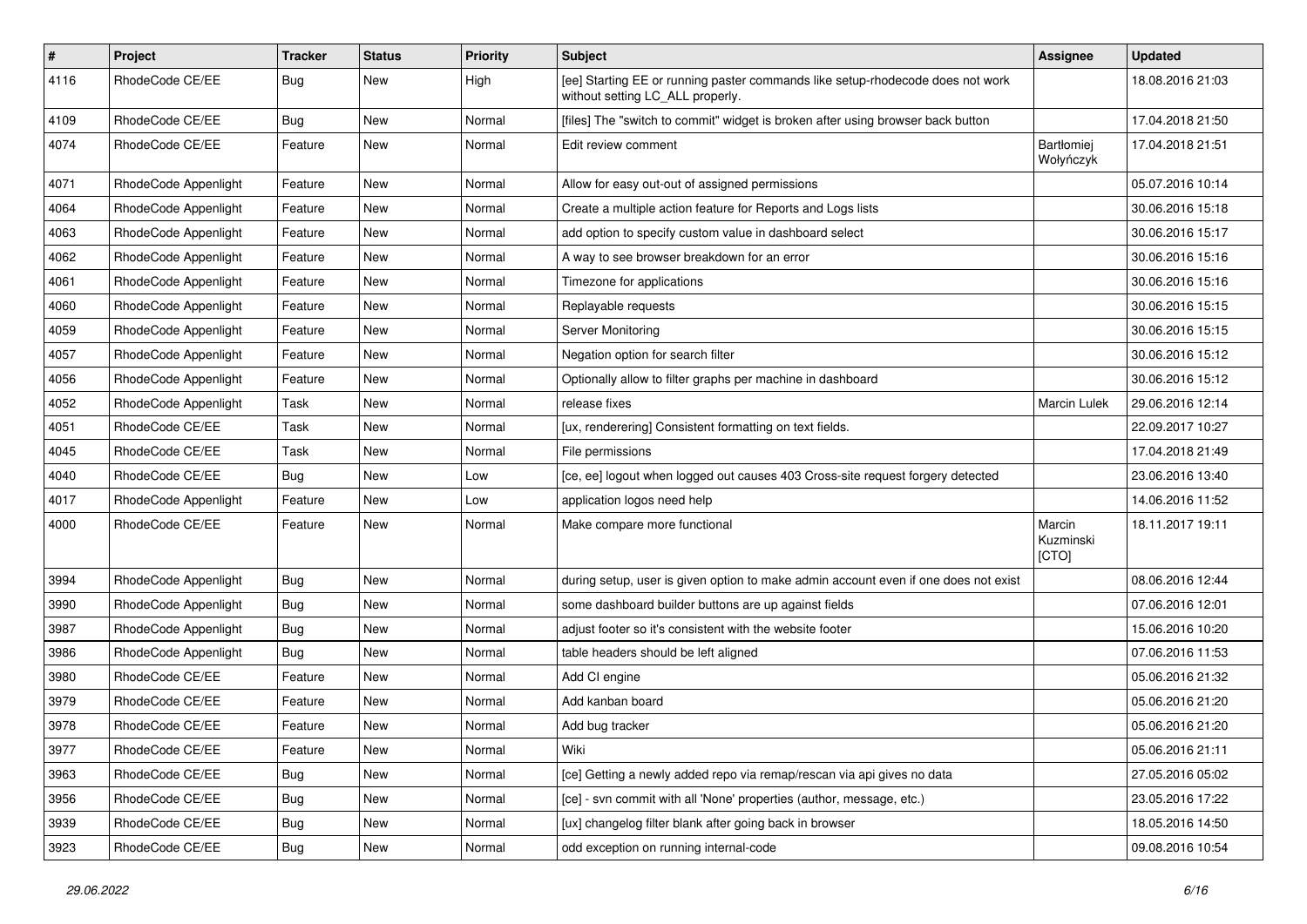| $\vert$ # | Project         | <b>Tracker</b> | <b>Status</b> | Priority | <b>Subject</b>                                                              | <b>Assignee</b>              | <b>Updated</b>   |
|-----------|-----------------|----------------|---------------|----------|-----------------------------------------------------------------------------|------------------------------|------------------|
| 3922      | RhodeCode CE/EE | Bug            | New           | Normal   | syn backend returns different diff to git/hg backends                       |                              | 11.05.2016 14:29 |
| 3615      | RhodeCode CE/EE | <b>Bug</b>     | <b>New</b>    | Low      | (OperationalError) too many SQL variables on admin journal page             |                              | 06.05.2016 11:45 |
| 3486      | RhodeCode CE/EE | Feature        | New           | Normal   | expose origin of permission in perm dict for users                          |                              | 06.06.2016 10:54 |
| 3484      | RhodeCode CE/EE | Task           | New           | Normal   | oauth: reduce required permissions for 3rd party                            |                              | 13.04.2016 12:33 |
| 3483      | RhodeCode CE/EE | Bug            | <b>New</b>    | Normal   | oauth: disable 3rd party registration if RhodeCode registration is disabled | Marcin<br>Kuzminski<br>[CTO] | 13.04.2016 12:13 |
| 3472      | RhodeCode CE/EE | Feature        | New           | Normal   | Expose unified hooks that can be used in SSH backend                        |                              | 14.04.2016 17:54 |
| 3460      | RhodeCode CE/EE | Feature        | New           | Normal   | [ux, frontend] hide "show more" button when there is nothing more to show   |                              | 11.04.2016 13:37 |
| 3455      | RhodeCode CE/EE | Feature        | New           | Normal   | [ux] commit message search should render entire commit message              |                              | 07.04.2016 17:50 |
| 3441      | RhodeCode CE/EE | Bug            | New           | Normal   | [ux] clicking on line in file view scrolls to that line                     |                              | 05.04.2016 13:35 |
| 3440      | RhodeCode CE/EE | Feature        | New           | Normal   | [design, ux] mock-up user interface for adding a branch/bookmark            |                              | 05.04.2016 09:21 |
| 3382      | RhodeCode CE/EE | Bug            | <b>New</b>    | Normal   | download superrepo with subrepos                                            |                              | 25.03.2016 01:30 |
| 3377      | RhodeCode CE/EE | Task           | New           | Normal   | extra fields types extensions                                               |                              | 24.03.2016 15:23 |
| 3376      | RhodeCode CE/EE | Task           | New           | Normal   | Repo action plugins                                                         |                              | 24.03.2016 15:21 |
| 3373      | RhodeCode CE/EE | Feature        | New           | Normal   | Allow to create Bookmarks and Branches from UI                              |                              | 05.04.2016 09:21 |
| 3364      | RhodeCode CE/EE | Support        | New           | High     | Allow Specifying the Commit Message for Pull Request Merges                 |                              | 17.04.2018 21:51 |
| 3362      | RhodeCode CE/EE | Task           | <b>New</b>    | Normal   | auth-plugins, indicate visually that plugin is turned on but NOT enabled    |                              | 22.03.2016 19:03 |
| 3351      | RhodeCode CE/EE | Bug            | New           | Normal   | Duplicate IP whitelist entry shows error flash                              |                              | 21.03.2016 15:54 |
| 3334      | RhodeCode CE/EE | <b>Bug</b>     | New           | Normal   | Attempt to edit .coveragerc through the online file editor                  |                              | 17.03.2016 13:49 |
| 3333      | RhodeCode Tools | Task           | <b>New</b>    | Normal   | Create rhodecode-tools backup command for backup of RhodeCode Enterprise    |                              | 17.03.2016 12:43 |
| 3332      | RhodeCode CE/EE | Support        | New           | Normal   | LDAP settings page: Add button "test connection"                            |                              | 17.03.2016 10:23 |
| 3261      | RhodeCode CE/EE | Task           | New           | Normal   | mousetrap.js bump to latest 1.5.X version                                   |                              | 17.03.2016 12:52 |
| 3260      | RhodeCode CE/EE | Task           | New           | Normal   | api: expose get_repo_node method                                            |                              | 17.03.2016 12:56 |
| 3250      | RhodeCode CE/EE | Bug            | New           | Normal   | Posting a comment message is very slow !                                    |                              | 17.03.2016 12:57 |
| 3093      | Documentation   | Task           | <b>New</b>    | Normal   | [API] - update hg/git update pr API. Auto updates PR on push                | <b>Brian Butler</b>          | 01.07.2016 14:15 |
| 3092      | Documentation   | Task           | New           | Normal   | [RCE, ini] - doc available settings + check tender with Gemalto hacks       | <b>Brian Butler</b>          | 01.07.2016 14:15 |
| 3022      | RhodeCode CE/EE | Bug            | New           | Normal   | SVN support with repositories groups                                        |                              | 26.07.2016 18:25 |
| 2944      | RhodeCode CE/EE | Task           | New           | Normal   | Bump gunicorn to 19.4 version                                               |                              | 17.03.2016 12:58 |
| 2882      | RhodeCode CE/EE | Feature        | New           | Normal   | Bulk comment submit                                                         |                              | 17.03.2016 17:50 |
| 2844      | RhodeCode CE/EE | Task           | New           | Normal   | Update Bcrypt to a maintained version                                       |                              | 17.02.2018 20:37 |
| 1457      | RhodeCode CE/EE | Feature        | New           | Normal   | add allow permissions inheritance on repo groups                            |                              | 22.09.2017 10:27 |
| 737       | Documentation   | Task           | New           | Normal   | What is an extra field and how do you add it?                               |                              | 01.07.2016 14:15 |
| 687       | Documentation   | Feature        | New           | Normal   | [Integraton ]- Elastic search integration                                   | <b>Brian Butler</b>          | 01.07.2016 14:15 |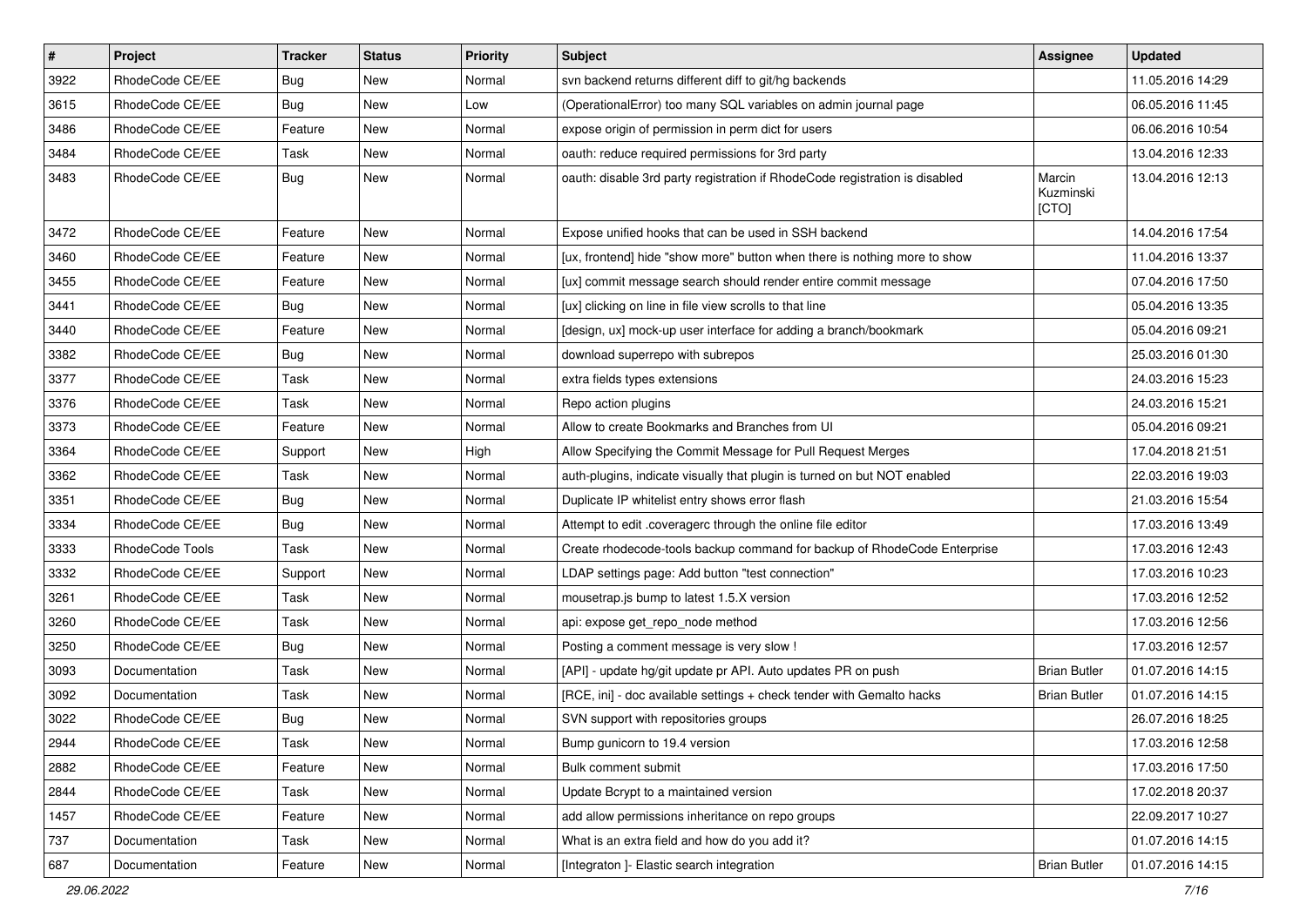| $\pmb{\#}$ | Project                  | <b>Tracker</b> | <b>Status</b> | <b>Priority</b> | Subject                                                                                                                              | <b>Assignee</b>              | <b>Updated</b>   |
|------------|--------------------------|----------------|---------------|-----------------|--------------------------------------------------------------------------------------------------------------------------------------|------------------------------|------------------|
| 682        | Documentation            | Task           | New           | Normal          | Error Msg guide                                                                                                                      | <b>Brian Butler</b>          | 01.07.2016 14:15 |
| 659        | Documentation            | Feature        | <b>New</b>    | Normal          | Peer to Peer Failover                                                                                                                | <b>Brian Butler</b>          | 01.07.2016 14:15 |
| 317        | Documentation            | Feature        | New           | High            | Styling                                                                                                                              | <b>Brian Butler</b>          | 07.07.2016 10:10 |
| 148        | RhodeCode CE/EE          | Feature        | New           | Normal          | [comments] Add per file and multiline comments in a changeset                                                                        |                              | 25.05.2016 10:20 |
| 5533       | <b>RhodeCode Control</b> | Feature        | In Progress   | Normal          | Support busybox tar                                                                                                                  |                              | 09.02.2019 22:09 |
| 5399       | RhodeCode CE/EE          | Bug            | In Progress   | High            | Issues with Git LFS integration                                                                                                      |                              | 07.07.2019 22:21 |
| 5316       | RhodeCode CE/EE          | Feature        | In Progress   | Normal          | UI should provide checkout URL for a SVN path                                                                                        |                              | 06.11.2017 21:59 |
| 4193       | RhodeCode CE/EE          | Feature        | In Progress   | Normal          | Improve Filter Functionality in the Change Log                                                                                       | Marcin<br>Kuzminski<br>[CTO] | 22.09.2017 10:25 |
| 4110       | RhodeCode CE/EE          | Bug            | In Progress   | Normal          | [ce, ee] repos can be named _admin, _static                                                                                          | Daniel D                     | 20.07.2016 19:51 |
| 4035       | RhodeCode CE/EE          | Bug            | In Progress   | Normal          | failed to create whoosh index                                                                                                        | Marcin<br>Kuzminski<br>[CTO] | 06.07.2016 00:04 |
| 3967       | RhodeCode CE/EE          | Support        | In Progress   | Normal          | Server 500 error                                                                                                                     |                              | 11.08.2016 13:39 |
| 3504       | RhodeCode CE/EE          | Task           | In Progress   | Normal          | [routing] Move static assets under a common prefix                                                                                   |                              | 19.07.2016 12:27 |
| 3372       | RhodeCode CE/EE          | Bug            | In Progress   | High            | [Idap, groups] Customer gets an empty list of groups                                                                                 | Mikhail<br>Chernykh          | 08.06.2016 11:32 |
| 5669       | RhodeCode CE/EE          | Bug            | Resolved      | Normal          | Mercurial commit messages doesn't show cyrillic symbols                                                                              |                              | 01.10.2021 10:39 |
| 5656       | RhodeCode CE/EE          | Bug            | Resolved      | Normal          | Error for branch permission page                                                                                                     |                              | 30.04.2021 08:53 |
| 5655       | RhodeCode CE/EE          | Bug            | Resolved      | Normal          | New public gist's id is always auto generated                                                                                        |                              | 01.07.2021 12:06 |
| 5652       | RhodeCode CE/EE          | Bug            | Resolved      | Normal          | Pull Requests: when title and descriptions contains character [] {} and () index out of<br>bound when attempting to comment/approve. |                              | 30.04.2021 08:53 |
| 5651       | RhodeCode CE/EE          | Bug            | Resolved      | Normal          | Pull requests can get stuck if the diff is too large (it was created by mistake but we<br>can't open it to delete it)                |                              | 30.04.2021 08:53 |
| 5643       | RhodeCode CE/EE          | Feature        | Resolved      | Low             | jump to bottom of review                                                                                                             |                              | 30.04.2021 08:53 |
| 5642       | RhodeCode CE/EE          | Feature        | Resolved      | Normal          | pull request version column in commit list                                                                                           |                              | 30.04.2021 08:53 |
| 5636       | RhodeCode CE/EE          | Bug            | Resolved      | High            | Remap and Rescan 500 Internal Server Error                                                                                           |                              | 30.04.2021 08:53 |
| 5635       | RhodeCode CE/EE          | Feature        | Resolved      | Normal          | Remember column sorted by of the "Pull Requests You Participate In" table                                                            |                              | 30.11.2020 22:30 |
| 5634       | RhodeCode CE/EE          | Bug            | Resolved      | Normal          | Quick Search Toolbar bugs out if pull request contains unicode double quote<br>character "                                           |                              | 12.10.2020 23:13 |
| 5633       | RhodeCode CE/EE          | <b>Bug</b>     | Resolved      | Normal          | Moderately large pull requests fail because inefficient use of reviewer_data_json<br>column in pull_requests table                   |                              | 12.10.2020 23:13 |
| 5623       | RhodeCode CE/EE          | Bug            | Resolved      | Normal          | Credentials for remote repository URL leaking in Repository Header                                                                   |                              | 22.07.2020 00:47 |
| 5622       | RhodeCode CE/EE          | <b>Bug</b>     | Resolved      | High            | Upgrade from 4.18.3 to 4.19.3 broke all PRs                                                                                          |                              | 28.07.2020 16:44 |
| 5621       | RhodeCode CE/EE          | Bug            | Resolved      | Urgent          | LDAP + User Groups authentication plugin not working after upgrade to 4.19.x                                                         |                              | 15.06.2020 17:56 |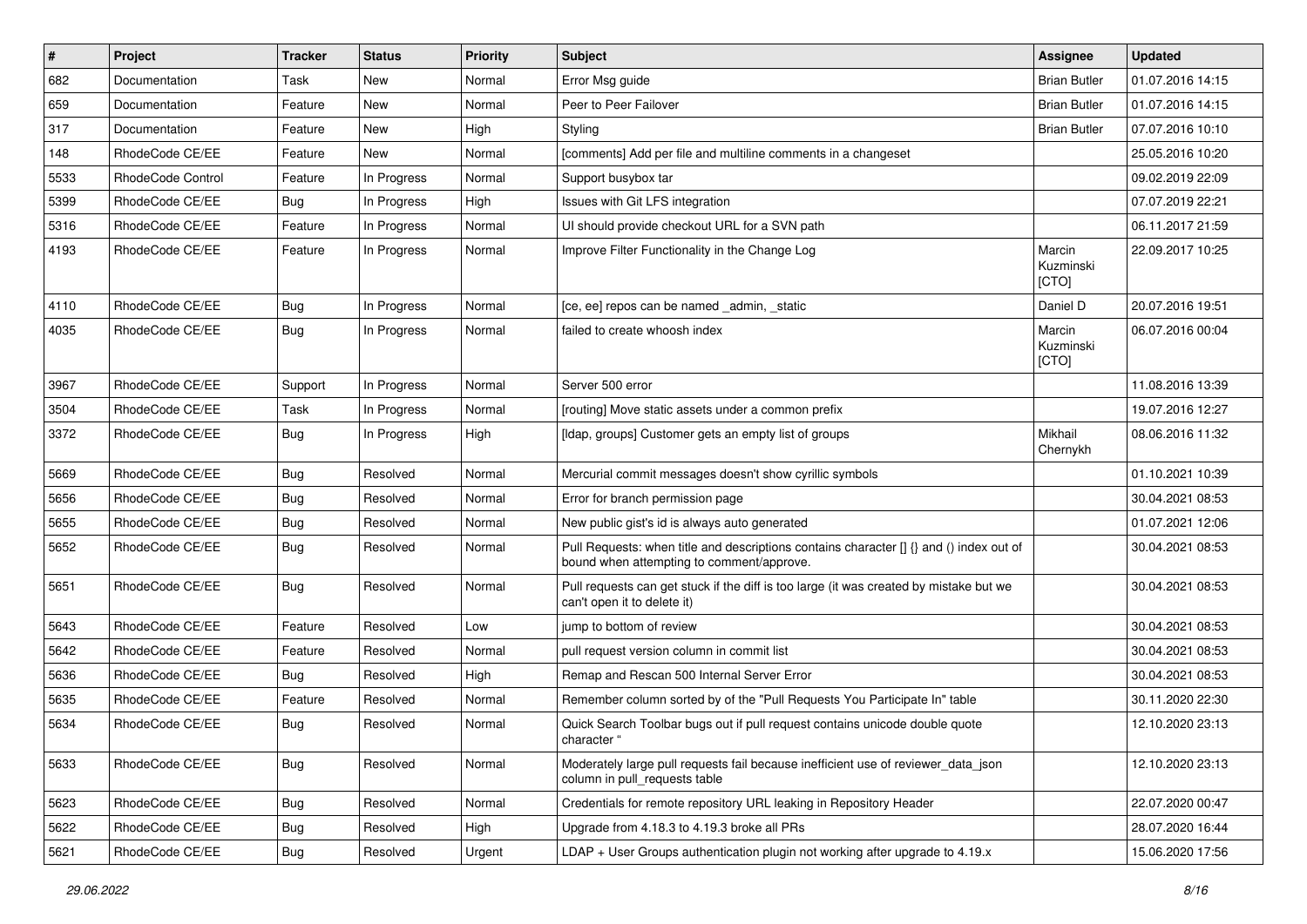| $\pmb{\#}$ | Project         | <b>Tracker</b> | <b>Status</b> | <b>Priority</b> | Subject                                                                                        | <b>Assignee</b> | <b>Updated</b>   |
|------------|-----------------|----------------|---------------|-----------------|------------------------------------------------------------------------------------------------|-----------------|------------------|
| 5620       | RhodeCode CE/EE | Bug            | Resolved      | Normal          | Regression of mail rendering in Thunderbird                                                    |                 | 15.06.2020 16:45 |
| 5619       | RhodeCode CE/EE | Bug            | Resolved      | Normal          | Setting Landing Commit to SVN Trunk results in Files tab hitting a 404                         |                 | 04.06.2020 23:51 |
| 5615       | RhodeCode CE/EE | Feature        | Resolved      | Normal          | Misleading message in PR diff view "File was deleted in this version"                          | Daniel D        | 23.04.2020 17:40 |
| 5614       | RhodeCode CE/EE | Feature        | Resolved      | Normal          | Show context function name in hg diffs                                                         |                 | 23.04.2020 13:43 |
| 5611       | RhodeCode CE/EE | Feature        | Resolved      | Normal          | Add information "is the pull request up to date?" in the PR page                               |                 | 03.10.2021 23:24 |
| 5610       | RhodeCode CE/EE | Bug            | Resolved      | Normal          | Files navigation looses the at= <name> marker</name>                                           | Daniel D        | 03.10.2021 23:23 |
| 5609       | RhodeCode CE/EE | Support        | Resolved      | Normal          | Change git diff algorithm                                                                      |                 | 31.03.2020 22:08 |
| 5608       | RhodeCode CE/EE | Bug            | Resolved      | High            | svn+ssh user set incorrectly                                                                   | Daniel D        | 31.03.2020 18:21 |
| 5606       | RhodeCode CE/EE | Bug            | Resolved      | High            | SVN + ssh subdirectory failure                                                                 | Daniel D        | 09.04.2020 03:29 |
| 5605       | RhodeCode CE/EE | Bug            | Resolved      | Normal          | Cannot set subversion compatibility to 1.10                                                    |                 | 30.03.2020 17:27 |
| 5604       | RhodeCode CE/EE | Bug            | Resolved      | High            | Search error on second result page                                                             | Daniel D        | 30.03.2020 16:01 |
| 5603       | RhodeCode CE/EE | Feature        | Resolved      | Normal          | Code search - highlight matching search terms                                                  |                 | 30.03.2020 11:16 |
| 5602       | RhodeCode CE/EE | Feature        | Resolved      | Normal          | Copy full path only copies partial                                                             | Daniel D        | 30.03.2020 16:04 |
| 5601       | RhodeCode CE/EE | Feature        | Resolved      | Normal          | Default navigation should be by branch name not commit id                                      |                 | 04.06.2020 23:51 |
| 5599       | RhodeCode CE/EE | <b>Bug</b>     | Resolved      | Normal          | SVN navigation to trunk fails                                                                  | Daniel D        | 04.04.2020 11:21 |
| 5596       | RhodeCode CE/EE | Bug            | Resolved      | Normal          | Pull Request duplicated after description edit                                                 |                 | 14.04.2020 13:28 |
| 5594       | RhodeCode CE/EE | <b>Bug</b>     | Resolved      | Normal          | Credentials in Repository Settings for Pull requests are exposed                               |                 | 28.05.2020 20:25 |
| 5587       | RhodeCode CE/EE | Bug            | Resolved      | Normal          | Broken metatags in 4.18.1                                                                      | Marcin Lulek    | 29.01.2020 11:46 |
| 5585       | RhodeCode CE/EE | Feature        | Resolved      | Normal          | Minimize downtime on rccontrol upgrade                                                         |                 | 27.03.2020 09:45 |
| 5583       | RhodeCode CE/EE | Feature        | Resolved      | Normal          | rcextensions hook for pull request comment                                                     |                 | 23.04.2020 13:42 |
| 5581       | RhodeCode CE/EE | Feature        | Resolved      | Normal          | expose `send_email` option in the HTTP API, for `comment_commit` and<br>`comment_pull_request` | Daniel D        | 29.01.2020 11:46 |
| 5579       | RhodeCode CE/EE | Bug            | Resolved      | Normal          | JS bug when a commit message can be parsed as a number                                         | Daniel D        | 20.01.2020 10:04 |
| 5576       | RhodeCode CE/EE | Bug            | Resolved      | High            | Hosting many repositories                                                                      | Craig Fairhurst | 12.02.2020 12:55 |
| 5575       | RhodeCode CE/EE | Bug            | Resolved      | Low             | Filtering username containing '-' does not work in Admin audit log panel                       |                 | 20.01.2020 10:04 |
| 5574       | RhodeCode CE/EE | Feature        | Resolved      | Normal          | hg: Information for external hooks                                                             |                 | 30.07.2020 15:40 |
| 5573       | RhodeCode CE/EE | Bug            | Resolved      | Normal          | Wrong notification Base Url for Email-Integrations                                             |                 | 16.01.2020 08:53 |
| 5571       | RhodeCode CE/EE | <b>Bug</b>     | Resolved      | Normal          | redmine does not work with firefox any more                                                    |                 | 25.10.2019 12:38 |
| 5569       | RhodeCode CE/EE | <b>Bug</b>     | Resolved      | Normal          | SshWrapper error                                                                               |                 | 21.01.2020 02:02 |
| 5567       | RhodeCode CE/EE | Bug            | Resolved      | High            | Error after PR was updated                                                                     |                 | 20.01.2020 10:04 |
| 5561       | RhodeCode CE/EE | <b>Bug</b>     | Resolved      | Normal          | PR diff doesn't update when target changes                                                     |                 | 21.05.2020 11:53 |
| 5560       | RhodeCode CE/EE | <b>Bug</b>     | Resolved      | High            | Check all permission API function to flush caches for auth_perms                               |                 | 08.06.2021 23:56 |
| 5558       | RhodeCode CE/EE | Bug            | Resolved      | Low             | Commit compare window covers text                                                              |                 | 08.07.2019 18:12 |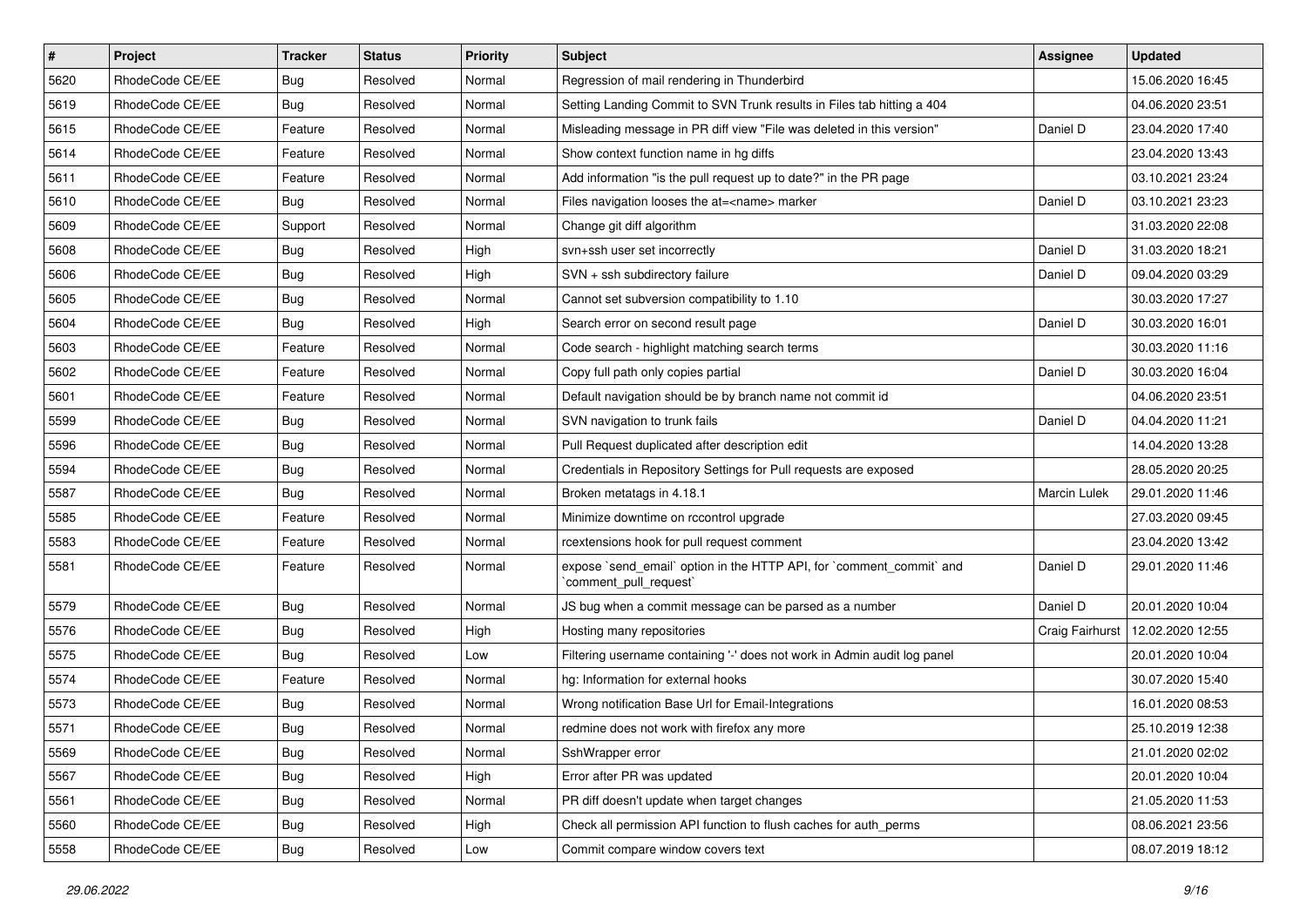| $\pmb{\#}$ | Project         | <b>Tracker</b> | <b>Status</b> | <b>Priority</b> | <b>Subject</b>                                                                                                                    | <b>Assignee</b>    | <b>Updated</b>   |
|------------|-----------------|----------------|---------------|-----------------|-----------------------------------------------------------------------------------------------------------------------------------|--------------------|------------------|
| 5557       | RhodeCode CE/EE | Bug            | Resolved      | Normal          | Consider removing slashes from the RSS feed names                                                                                 |                    | 31.10.2019 19:54 |
| 5555       | RhodeCode CE/EE | Bug            | Resolved      | Normal          | Making Repository Public does not update the Default User Permissions                                                             |                    | 28.05.2020 20:26 |
| 5554       | RhodeCode CE/EE | Support        | Resolved      | Normal          | How to increase number of commits shown in pagination on dashboard and<br>changelog                                               |                    | 21.01.2020 02:08 |
| 5546       | RhodeCode CE/EE | Support        | Resolved      | Normal          | experiments with mercurial 4.9                                                                                                    |                    | 26.03.2019 09:23 |
| 5544       | RhodeCode CE/EE | Support        | Resolved      | Normal          | Use of authentication token with LDAP account results in account lockout when max<br>bad password attempts are configured in LDAP |                    | 27.02.2019 10:09 |
| 5537       | RhodeCode CE/EE | Task           | Resolved      | Normal          | Add owner to create pull request API                                                                                              |                    | 28.02.2019 13:52 |
| 5536       | RhodeCode CE/EE | Feature        | Resolved      | Low             | Ability to disable server-side SSH key generation                                                                                 |                    | 28.02.2019 13:52 |
| 5530       | RhodeCode CE/EE | Bug            | Resolved      | Normal          | Email integration has incorrect url                                                                                               |                    | 09.02.2019 10:33 |
| 5528       | RhodeCode CE/EE | Bug            | Resolved      | High            | Empty Unicode file causes the PR to return HTTP 500                                                                               |                    | 28.02.2019 13:52 |
| 5523       | RhodeCode CE/EE | Bug            | Resolved      | High            | user from AD is asked to change his password when logs in.                                                                        | Thierry<br>Wynsdau | 28.05.2020 20:28 |
| 5522       | RhodeCode CE/EE | Bug            | Resolved      | Low             | vcsserver fails when url contains extra "/"                                                                                       |                    | 28.02.2019 13:52 |
| 5521       | RhodeCode CE/EE | Bug            | Resolved      | Normal          | Proxing SVN http requests does not work when using prefix for rhodecode.                                                          |                    | 28.02.2019 13:52 |
| 5520       | RhodeCode CE/EE | Feature        | Resolved      | Normal          | Show the head commits shas when the merge is prevented due to multiple heads                                                      |                    | 28.02.2019 13:52 |
| 5518       | RhodeCode CE/EE | Bug            | Resolved      | Normal          | Zero-sized files in /rhodecode/config/rcextensions/examples                                                                       |                    | 21.01.2020 02:18 |
| 5517       | RhodeCode CE/EE | Bug            | Resolved      | Urgent          | Problem with upgrading to Community-4.15                                                                                          |                    | 11.12.2018 06:32 |
| 5516       | RhodeCode CE/EE | Support        | Resolved      | High            | Cannot log into RhodeCode                                                                                                         | Thierry<br>Wynsdau | 28.05.2020 20:28 |
| 5515       | RhodeCode CE/EE | <b>Bug</b>     | Resolved      | Normal          | PR default reviewer is incorrect                                                                                                  |                    | 28.02.2019 13:52 |
| 5513       | RhodeCode CE/EE | Bug            | Resolved      | High            | Gist: GitHub flavoured markdown gist creation fails                                                                               |                    | 07.07.2019 22:21 |
| 5507       | RhodeCode CE/EE | Bug            | Resolved      | Normal          | Markdown rendering needs improvement                                                                                              |                    | 15.08.2019 15:40 |
| 5505       | RhodeCode CE/EE | Bug            | Resolved      | Normal          | Notification emails from RhodeCode is garbled in Outlook 2016 web client                                                          |                    | 07.12.2018 09:49 |
| 5502       | RhodeCode CE/EE | <b>Bug</b>     | Resolved      | High            | 500 error when using multiple custom branch permissions                                                                           |                    | 07.12.2018 09:49 |
| 5490       | RhodeCode CE/EE | Bug            | Resolved      | Normal          | Changes to repo group permissions via API are not audit logged                                                                    |                    | 28.02.2019 13:52 |
| 5489       | RhodeCode CE/EE | Bug            | Resolved      | High            | grant_user_permission_to_repo_group API call fails to set permissions on child<br>repos                                           |                    | 11.07.2018 09:57 |
| 5482       | RhodeCode CE/EE | Bug            | Resolved      | Normal          | Changing a repo's 'Remote pull uri' in its Settings fails with 'No repo type specified'                                           |                    | 31.10.2018 08:37 |
| 5469       | RhodeCode CE/EE | Feature        | Resolved      | Normal          | elastisearch > 2.x not supported?                                                                                                 |                    | 21.01.2020 02:19 |
| 5461       | RhodeCode CE/EE | Bug            | Resolved      | Normal          | Changes to user group permissions via API are not audit logged                                                                    |                    | 30.08.2018 09:47 |
| 5457       | RhodeCode CE/EE | Bug            | Resolved      | Normal          | Internal server error on full-text search settings page with Elasticsearch                                                        |                    | 16.04.2018 09:08 |
| 5444       | RhodeCode CE/EE | Bug            | Resolved      | Normal          | Error while creating a pull request on a Mercurial repository                                                                     |                    | 17.04.2018 22:29 |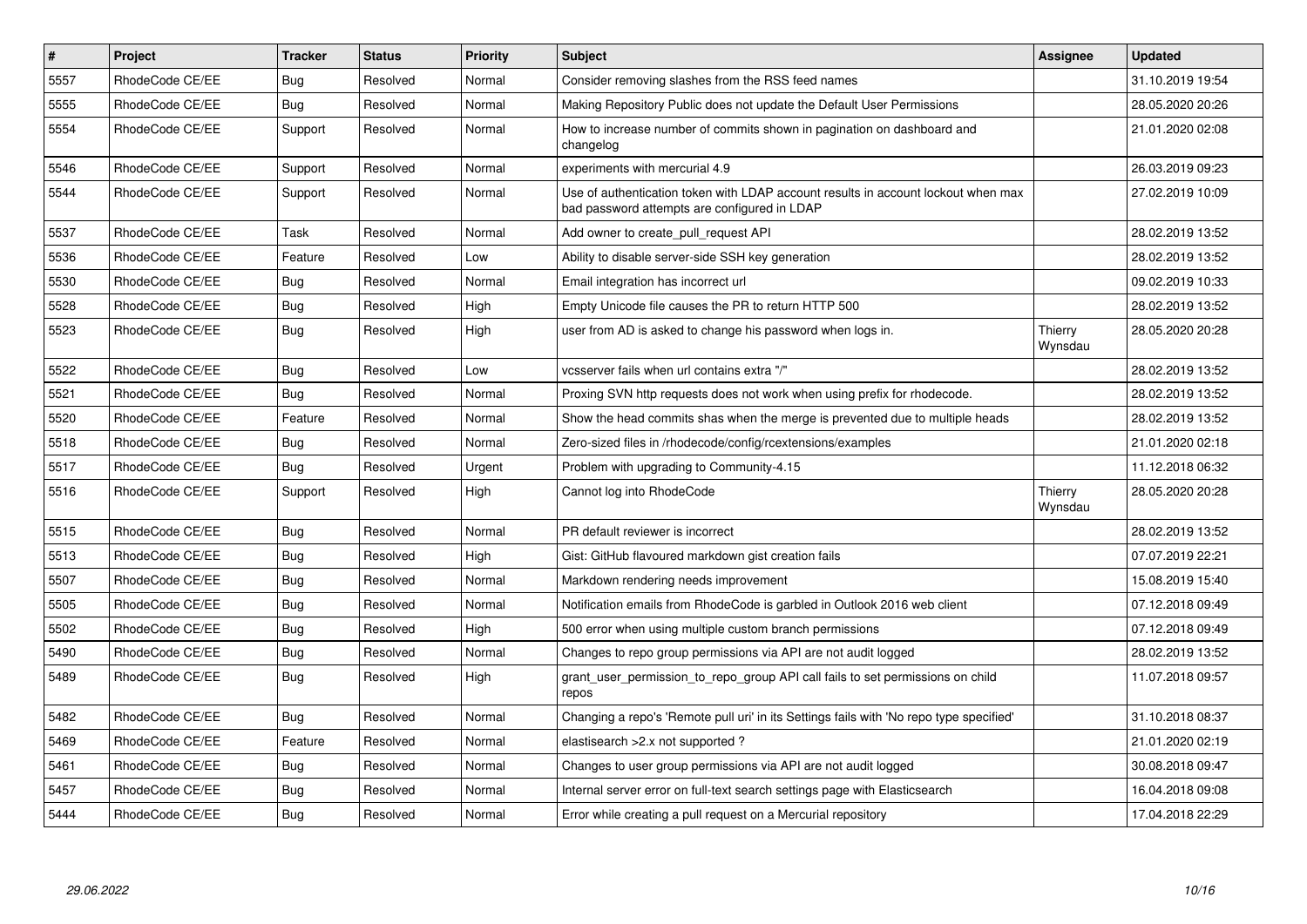| $\#$ | <b>Project</b>  | Tracker | <b>Status</b> | <b>Priority</b> | <b>Subject</b>                                                                    | Assignee                     | <b>Updated</b>   |
|------|-----------------|---------|---------------|-----------------|-----------------------------------------------------------------------------------|------------------------------|------------------|
| 5442 | RhodeCode CE/EE | Feature | Resolved      | Low             | Preview of Jupyter notebooks                                                      | Marcin<br>Kuzminski<br>[CTO] | 16.01.2019 16:33 |
| 5436 | RhodeCode CE/EE | Bug     | Resolved      | High            | Unable To Open Pull Request in 4.11.2                                             |                              | 14.02.2018 11:14 |
| 5434 | RhodeCode CE/EE | Bug     | Resolved      | Immediate       | Locale problem                                                                    |                              | 01.10.2021 09:51 |
| 5433 | RhodeCode CE/EE | Bug     | Resolved      | High            | RhodeCode Community 4.11 doesn't handle HG largefiles extension                   |                              | 01.02.2018 20:08 |
| 5423 | Documentation   | Support | Resolved      | Normal          | API-Documentation for Method "create_repo_group" faulty                           |                              | 22.01.2018 16:23 |
| 5412 | RhodeCode CE/EE | Bug     | Resolved      | Normal          | Webhook for "pullrequest commented" event returns incomplete data                 |                              | 27.02.2018 18:00 |
| 5408 | Documentation   | Task    | Resolved      | Low             | Upate nginx documentation for non standard SSL port                               |                              | 12.07.2018 23:21 |
| 5396 | RhodeCode CE/EE | Feature | Resolved      | Normal          | Merge state with shadow repo should be created during pull request                |                              | 12.10.2017 21:57 |
| 5395 | RhodeCode CE/EE | Support | Resolved      | Normal          | Svn protocols and performance                                                     |                              | 04.04.2019 18:08 |
| 5391 | RhodeCode CE/EE | Task    | Resolved      | High            | Secure Email change                                                               |                              | 17.04.2018 21:50 |
| 5386 | RhodeCode CE/EE | Task    | Resolved      | Normal          | Increase security for Email Change                                                | Marcin<br>Kuzminski<br>[CTO] | 17.02.2018 17:29 |
| 5381 | RhodeCode CE/EE | Bug     | Resolved      | Normal          | Email integration changeset links invalid                                         |                              | 06.09.2017 12:29 |
| 5380 | RhodeCode CE/EE | Bug     | Resolved      | Normal          | repo commits pageintion error                                                     |                              | 06.09.2017 19:16 |
| 5379 | RhodeCode CE/EE | Bug     | Resolved      | Normal          | Journal RSS feed errors                                                           |                              | 01.09.2017 16:40 |
| 5376 | RhodeCode CE/EE | Bug     | Resolved      | Normal          | error: pretxnchangegroup.acl hook failed: acl: user "" denied on branch "default" |                              | 16.08.2017 19:45 |
| 5375 | RhodeCode CE/EE | Support | Resolved      | Normal          | How do I configure "Go to" to just search repository names?                       |                              | 16.08.2017 18:00 |
| 5368 | RhodeCode CE/EE | Feature | Resolved      | Normal          | Mercurial: Close branch before merging it                                         | Mathieu Cantin               | 21.01.2020 02:11 |
| 5343 | RhodeCode CE/EE | Task    | Resolved      | Normal          | SSH key management and SSH support                                                |                              | 18.08.2017 23:50 |
| 5337 | RhodeCode CE/EE | Bug     | Resolved      | Normal          | Possible memory leak after few Git Pull Requests                                  |                              | 08.08.2017 13:08 |
| 5326 | RhodeCode CE/EE | Task    | Resolved      | Normal          | Public usergroup profile                                                          | Bartłomiej<br>Wołyńczyk      | 22.02.2018 15:44 |
| 5321 | RhodeCode CE/EE | Feature | Resolved      | Normal          | Audit logs                                                                        |                              | 21.06.2017 12:49 |
| 5304 | RhodeCode CE/EE | Bug     | Resolved      | Normal          | Email template not correct                                                        |                              | 31.10.2018 08:36 |
| 5297 | RhodeCode CE/EE | Bug     | Resolved      | Normal          | Locale fails on a SuSE system                                                     |                              | 31.10.2018 08:36 |
| 5277 | RhodeCode CE/EE | Bug     | Resolved      | Normal          | table id=user list table - Ajax error                                             |                              | 13.04.2017 01:04 |
| 5272 | RhodeCode CE/EE | Feature | Resolved      | Normal          | Pull Request checklist                                                            |                              | 21.01.2020 02:09 |
| 5266 | RhodeCode CE/EE | Bug     | Resolved      | Normal          | Validate if changes in target branches get's propagated on Pull request updates   |                              | 05.04.2017 18:10 |
| 5265 | RhodeCode CE/EE | Task    | Resolved      | Normal          | Enable phases support                                                             |                              | 11.05.2017 11:10 |
| 5259 | RhodeCode CE/EE | Bug     | Resolved      | Normal          | user-journal storage changes                                                      |                              | 12.04.2017 00:04 |
| 5235 | RhodeCode CE/EE | Task    | Resolved      | Normal          | relative image support                                                            |                              | 10.03.2017 23:37 |
| 5229 | RhodeCode CE/EE | Task    | Resolved      | Normal          | add support for https://clipboardjs.com/                                          |                              | 21.01.2020 02:19 |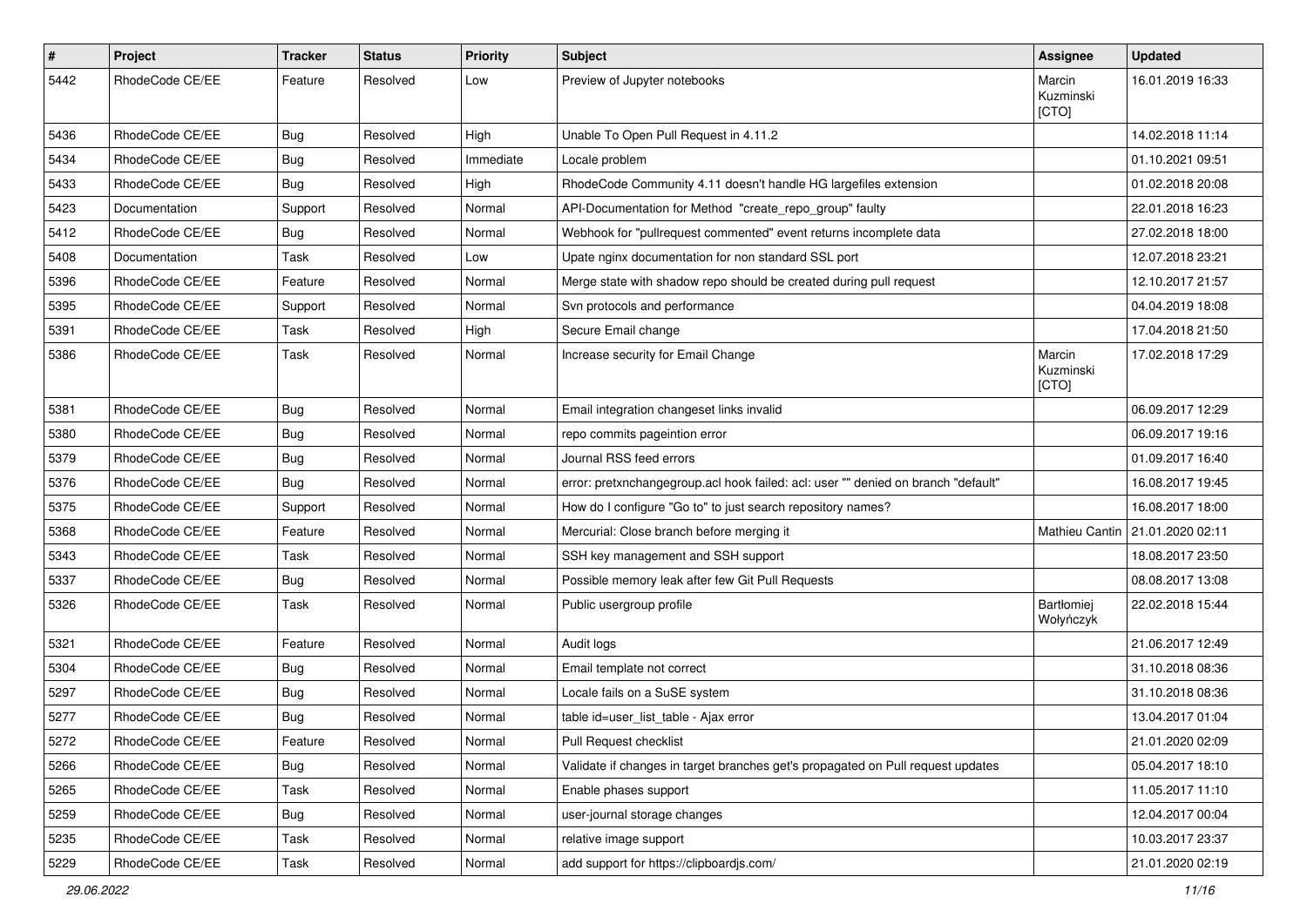| $\pmb{\#}$ | Project         | <b>Tracker</b> | <b>Status</b> | <b>Priority</b> | Subject                                                                                            | <b>Assignee</b>              | <b>Updated</b>   |
|------------|-----------------|----------------|---------------|-----------------|----------------------------------------------------------------------------------------------------|------------------------------|------------------|
| 5225       | RhodeCode CE/EE | Task           | Resolved      | Normal          | add tag of author/contribitor to comments                                                          |                              | 11.05.2017 11:10 |
| 5221       | RhodeCode CE/EE | Task           | Resolved      | Normal          | Missing comment type in emails                                                                     |                              | 19.02.2017 21:46 |
| 5213       | RhodeCode CE/EE | Bug            | Resolved      | Normal          | Fixing Apache Proxy timeout issues                                                                 |                              | 14.02.2017 09:44 |
| 5210       | RhodeCode CE/EE | Bug            | Resolved      | Normal          | webook problems                                                                                    |                              | 13.02.2017 19:43 |
| 5207       | RhodeCode CE/EE | <b>Task</b>    | Resolved      | Low             | Release 4.6.1                                                                                      |                              | 13.02.2017 18:04 |
| 5203       | RhodeCode CE/EE | Task           | Resolved      | Normal          | optimise large repos speed                                                                         |                              | 08.09.2017 16:10 |
| 5202       | RhodeCode CE/EE | Task           | Resolved      | Normal          | run git gc and git repack on GIT repos when we have a scheduler via celery in<br>pyramid           |                              | 04.12.2017 20:49 |
| 5201       | RhodeCode CE/EE | Task           | Resolved      | Normal          | API: implement describe-methods                                                                    |                              | 13.02.2017 15:57 |
| 5198       | RhodeCode CE/EE | Task           | Resolved      | Normal          | remove pyro4 from enterprise                                                                       |                              | 07.02.2017 19:28 |
| 5187       | RhodeCode CE/EE | Feature        | Resolved      | Normal          | changelog dynamic loading of commits                                                               |                              | 12.06.2018 12:31 |
| 5184       | RhodeCode CE/EE | Task           | Resolved      | Normal          | bump pyramid to 1.7.X                                                                              |                              | 06.02.2017 21:50 |
| 5164       | RhodeCode CE/EE | Bug            | Resolved      | Normal          | non-web calls are leaking session objects                                                          |                              | 13.01.2017 01:30 |
| 5153       | Documentation   | Bug            | Resolved      | Normal          | Documentation: /tmp permissions                                                                    |                              | 04.01.2017 13:02 |
| 5150       | RhodeCode CE/EE | Task           | Resolved      | Normal          | Password reset promts in my account should be hidden in accounts that are not of<br>type rhodecode | Marcin<br>Kuzminski<br>[CTO] | 02.01.2017 16:34 |
| 4678       | RhodeCode CE/EE | Task           | Resolved      | Normal          | Release 4.5.2                                                                                      |                              | 19.12.2016 17:32 |
| 4677       | RhodeCode CE/EE | Support        | Resolved      | High            | API get repo refs not working?                                                                     |                              | 19.12.2016 11:46 |
| 4676       | RhodeCode CE/EE | Bug            | Resolved      | Normal          | Some admin passwords can make installation fail                                                    |                              | 16.12.2016 16:16 |
| 4675       | RhodeCode CE/EE | Bug            | Resolved      | Normal          | Disk free inodes are displayed incorrectly                                                         |                              | 13.12.2016 22:41 |
| 4670       | RhodeCode CE/EE | Task           | Resolved      | Normal          | Release 4.5.1                                                                                      | Marcin<br>Kuzminski<br>[CTO] | 06.12.2016 21:13 |
| 4666       | RhodeCode CE/EE | Task           | Resolved      | Normal          | Bump git and mercurial to latest versions                                                          |                              | 02.12.2016 19:01 |
| 4311       | RhodeCode CE/EE | <b>Task</b>    | Resolved      | Normal          | Diffs feedback                                                                                     | Daniel D                     | 26.11.2016 14:10 |
| 4306       | RhodeCode CE/EE | Bug            | Resolved      | Normal          | Issue to push file with character # on a SVN                                                       |                              | 03.04.2017 16:44 |
| 4305       | RhodeCode CE/EE | Task           | Resolved      | Normal          | Meta-tagging could be excluded from limit                                                          |                              | 09.11.2016 19:27 |
| 4304       | RhodeCode CE/EE | Bug            | Resolved      | High            | Search: Internal Server Error                                                                      |                              | 26.11.2016 16:26 |
| 4297       | RhodeCode CE/EE | Task           | Resolved      | Normal          | redo the my-pull-requests page to use the datagrid                                                 | Marcin<br>Kuzminski<br>[CTO] | 01.11.2016 09:31 |
| 4296       | RhodeCode CE/EE | <b>Bug</b>     | Resolved      | Normal          | [ee] Can not create pull requests with reviewers.                                                  | Daniel D                     | 07.11.2016 21:17 |
| 4288       | RhodeCode CE/EE | Task           | Resolved      | Normal          | [ce, ee] unify controllers that use diffs                                                          | Daniel D                     | 02.08.2017 11:41 |
| 4283       | RhodeCode CE/EE | Task           | Resolved      | Normal          | bump whoosh to 2.7.4 release                                                                       |                              | 13.12.2016 21:08 |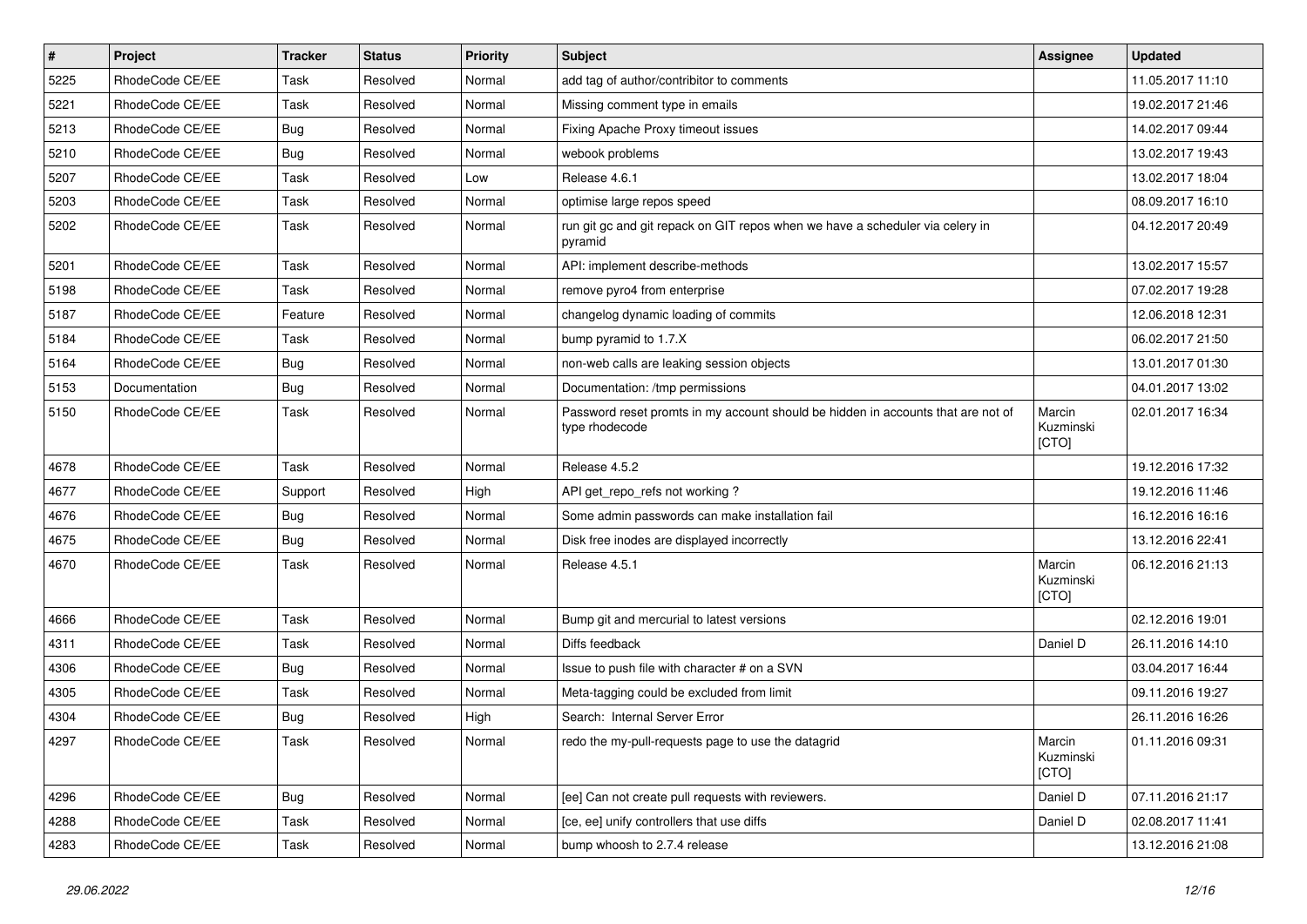| $\vert$ # | Project         | <b>Tracker</b> | <b>Status</b> | <b>Priority</b> | <b>Subject</b>                                                                                                       | Assignee                     | <b>Updated</b>   |
|-----------|-----------------|----------------|---------------|-----------------|----------------------------------------------------------------------------------------------------------------------|------------------------------|------------------|
| 4282      | RhodeCode CE/EE | Task           | Resolved      | Normal          | Add inode limit together with disk usage                                                                             | Marcin<br>Kuzminski<br>[CTO] | 19.10.2016 12:18 |
| 4281      | RhodeCode CE/EE | Task           | Resolved      | Normal          | Fix docs on To `increase database performance`                                                                       | Marcin<br>Kuzminski<br>[CTO] | 18.10.2016 16:39 |
| 4279      | RhodeCode CE/EE | Bug            | Resolved      | Normal          | re-captcha validation is broken                                                                                      | Martin<br>Bornhold           | 26.10.2016 22:27 |
| 4278      | RhodeCode CE/EE | Bug            | Resolved      | Normal          | [admin] Clicking the save button in admin -> settings -> issue tracker leads to<br>exception if no patterns entered. | Daniel D                     | 18.10.2016 13:38 |
| 4277      | RhodeCode CE/EE | Bug            | Resolved      | Normal          | [frontend] System info page does not work correctly in safari.                                                       | Martin<br>Bornhold           | 04.11.2016 12:08 |
| 4276      | RhodeCode CE/EE | <b>Bug</b>     | Resolved      | Normal          | System info page uses mercurial/git versions from RhodeCode instead of VCSServer                                     | Marcin<br>Kuzminski<br>[CTO] | 14.11.2016 21:19 |
| 4274      | RhodeCode CE/EE | Bug            | Resolved      | Normal          | 500 error when push big objects                                                                                      |                              | 13.02.2017 19:53 |
| 4273      | RhodeCode CE/EE | Bug            | Resolved      | Urgent          | GIT executable not seen by vcsserver                                                                                 | Martin<br>Bornhold           | 13.10.2016 15:45 |
| 4271      | RhodeCode CE/EE | <b>Bug</b>     | Resolved      | Normal          | Browsing new repository groups via SVN issue                                                                         | Martin<br>Bornhold           | 19.10.2016 11:11 |
| 4269      | RhodeCode CE/EE | Support        | Resolved      | Normal          | Allow flash messages to be permanently surpressed                                                                    | <b>Marcin Lulek</b>          | 14.10.2016 12:46 |
| 4268      | RhodeCode CE/EE | Bug            | Resolved      | High            | [ee] default reviewers from changed lines is returning wrong values                                                  | Daniel D                     | 06.10.2016 14:35 |
| 4267      | RhodeCode CE/EE | Feature        | Resolved      | Normal          | [ce, ee] jira tracker integration wildcard project key support                                                       | Daniel D                     | 10.10.2016 20:13 |
| 4266      | RhodeCode CE/EE | Bug            | Resolved      | Normal          | Error 500 on integrations page after setting up Webhook                                                              |                              | 17.10.2016 15:35 |
| 4259      | RhodeCode CE/EE | Task           | Resolved      | Low             | Events, create post-create-user event                                                                                | Daniel D                     | 30.01.2017 20:11 |
| 4254      | RhodeCode CE/EE | Bug            | Resolved      | Normal          | [frontend] 500 Internal Server Error with i18n-ed pages                                                              | Lisa Quatmann                | 30.09.2016 14:38 |
| 4250      | RhodeCode CE/EE | Bug            | Resolved      | Normal          | Adding a reviewer into existing PR doesn't set a reason.                                                             | Marcin<br>Kuzminski<br>[CTO] | 07.10.2016 20:05 |
| 4247      | RhodeCode CE/EE | Bug            | Resolved      | Normal          | [vcs] Using current time as timestamp during archive creating leads to changing<br>hashes                            | Martin<br>Bornhold           | 28.09.2016 12:07 |
| 4245      | RhodeCode CE/EE | Task           | Resolved      | Normal          | Convert control command to use http mode by default                                                                  | Marcin<br>Kuzminski<br>[CTO] | 14.10.2016 16:13 |
| 4244      | RhodeCode CE/EE | Support        | Resolved      | Normal          | mod_dav_svn template error when using auth_realm with spaces in it                                                   | Martin<br>Bornhold           | 28.09.2016 12:07 |
| 4243      | RhodeCode CE/EE | Support        | Resolved      | High            | Gist visibility update?                                                                                              | Martin<br>Bornhold           | 27.09.2016 06:40 |
| 4238      | RhodeCode CE/EE | Task           | Resolved      | Normal          | default reviewers updates                                                                                            | Daniel D                     | 06.10.2016 14:26 |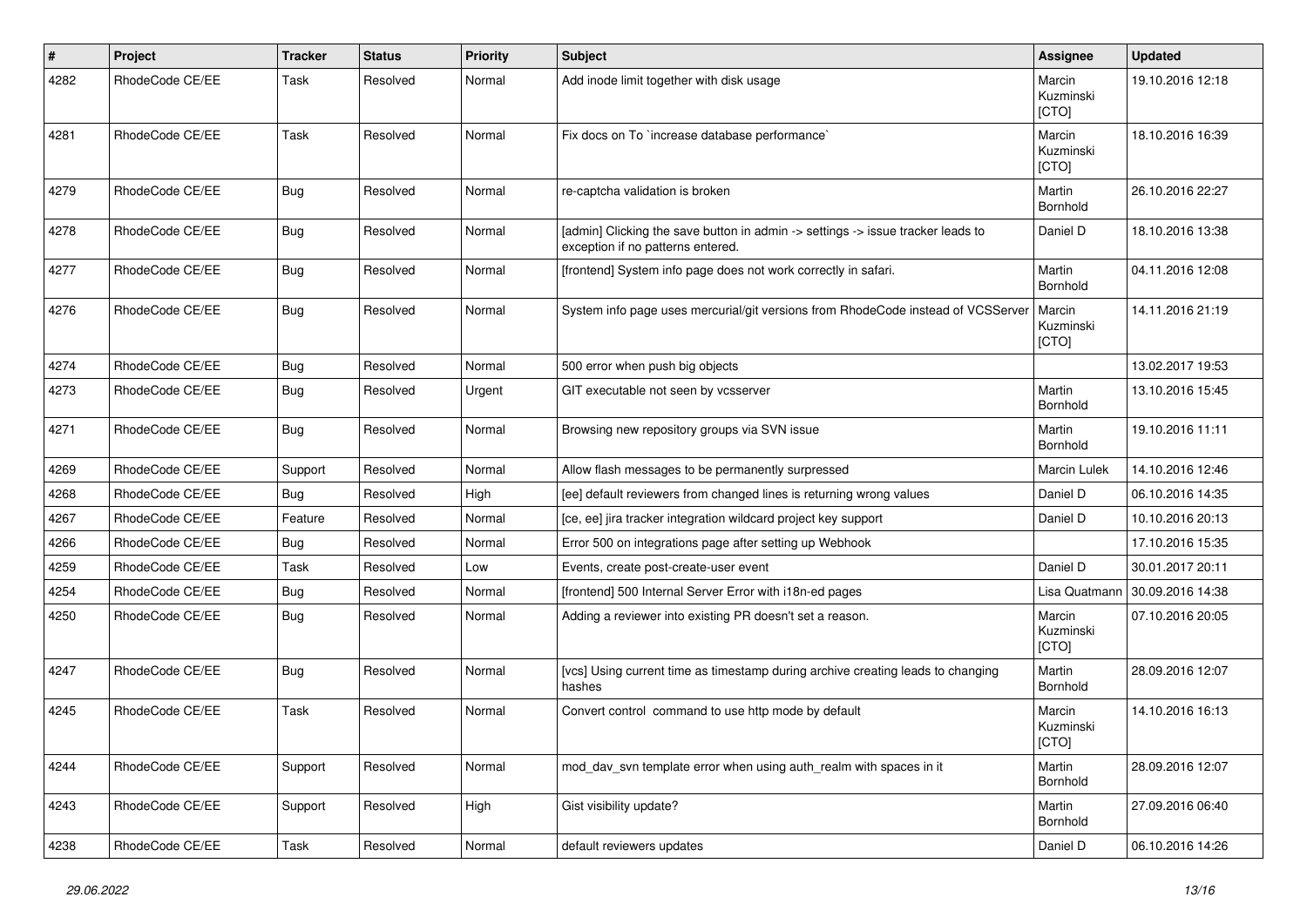| $\vert$ # | Project         | <b>Tracker</b> | <b>Status</b> | <b>Priority</b> | <b>Subject</b>                                                                                       | Assignee                            | <b>Updated</b>   |
|-----------|-----------------|----------------|---------------|-----------------|------------------------------------------------------------------------------------------------------|-------------------------------------|------------------|
| 4237      | RhodeCode CE/EE | Task           | Resolved      | Normal          | Enable HTTP support                                                                                  | Martin<br>Bornhold                  | 12.10.2016 11:51 |
| 4235      | RhodeCode CE/EE | Task           | Resolved      | High            | Support GIT LFS server                                                                               |                                     | 23.03.2017 17:24 |
| 4233      | RhodeCode CE/EE | Bug            | Resolved      | High            | slack, git push problem                                                                              | Daniel D                            | 26.09.2016 11:56 |
| 4227      | RhodeCode CE/EE | Support        | Resolved      | Normal          | VBScript files detected as text/plain - no syntax highlighting                                       |                                     | 14.09.2016 22:38 |
| 4225      | RhodeCode CE/EE | Feature        | Resolved      | Normal          | [ce, ee] repo group integrations cascade to child repo groups                                        | Daniel D                            | 14.09.2016 11:12 |
| 4224      | RhodeCode CE/EE | Bug            | Resolved      | Normal          | [docs] update docs re: removing old instances when switching editions                                | Lisa Quatmann                       | 11.10.2016 15:36 |
| 4223      | RhodeCode CE/EE | <b>Bug</b>     | Resolved      | High            | [git, tags] annotated tags not appearing in UI                                                       | Daniel D                            | 12.09.2016 06:12 |
| 4219      | RhodeCode CE/EE | Feature        | Resolved      | Normal          | [ce, ee] Add mandatory reviewers for pull requests                                                   | Marcin<br>Kuzminski<br>[CTO]        | 20.06.2017 15:23 |
| 4211      | RhodeCode CE/EE | Feature        | Resolved      | Normal          | [ce, ee] increase webhook flexibility                                                                | Marcin<br>Kuzminski<br>[CTO]        | 20.06.2022 10:55 |
| 4207      | RhodeCode CE/EE | Feature        | Resolved      | Normal          | Support for obsolescence markers in changelog UI                                                     |                                     | 19.05.2017 16:14 |
| 4206      | RhodeCode CE/EE | <b>Bug</b>     | Resolved      | High            | Error creating SVN groups                                                                            |                                     | 15.09.2016 13:24 |
| 4203      | RhodeCode CE/EE | Task           | Resolved      | Normal          | Get rid of svn.proxy.parent_path_root, and replace it with reading storage location<br>from Database | Martin<br>Bornhold                  | 22.09.2016 14:31 |
| 4202      | RhodeCode CE/EE | Task           | Resolved      | Normal          | Polish the 503.html page                                                                             | Daniel D                            | 30.08.2016 23:54 |
| 4199      | RhodeCode CE/EE | Bug            | Resolved      | High            | investigate: ongoing SSL problems when switching to 4.X from 3.X                                     | Johannes<br>Bornhold                | 15.09.2016 13:14 |
| 4194      | RhodeCode CE/EE | Task           | Resolved      | Normal          | move svn http backend out of labs into a real VCS settings                                           | Lisa Quatmann                       | 14.09.2016 23:16 |
| 4192      | RhodeCode CE/EE | Feature        | Resolved      | Normal          | [ce, ee] slack/hipchat integrations group commits by branch pushed                                   |                                     | 09.09.2016 19:01 |
| 4184      | RhodeCode CE/EE | <b>Bug</b>     | Resolved      | High            | fix content INT overflow bug                                                                         | Marcin<br>Kuzminski<br>[CTO]        | 23.08.2016 10:31 |
| 4183      | RhodeCode CE/EE | Feature        | Resolved      | Normal          | Different roles for PR reviewers                                                                     | Daniel D                            | 12.10.2020 23:13 |
| 4181      | RhodeCode CE/EE | Task           | Resolved      | Normal          | Integrations: allow root repos only integrations                                                     | Daniel D                            | 31.08.2016 17:44 |
| 4180      | RhodeCode CE/EE | Task           | Resolved      | Normal          | integrations: possible limit the updates sent                                                        | Daniel D                            | 22.08.2016 12:22 |
| 4178      | RhodeCode CE/EE | Bug            | Resolved      | Normal          | RhodeCode EE OVA VM wont run on a ESX 6.0 host                                                       | Marcin<br>Kuzminski<br><b>[CTO]</b> | 15.09.2016 13:25 |
| 4175      | RhodeCode CE/EE | Feature        | Resolved      | Normal          | [ce, ee] repo group integrations                                                                     | Daniel D                            | 16.08.2016 20:00 |
| 4173      | RhodeCode CE/EE | Bug            | Resolved      | Urgent          | [ce, ee] mysql recycle pool timeout not working                                                      | Daniel D                            | 16.08.2016 22:02 |
| 4169      | RhodeCode CE/EE | Task           | Resolved      | Normal          | re-architecture celery support                                                                       |                                     | 17.11.2017 19:21 |
| 4166      | RhodeCode CE/EE | Bug            | Resolved      | Urgent          | [ce] Rhodecode crashing after MySQL error                                                            |                                     | 23.08.2016 23:35 |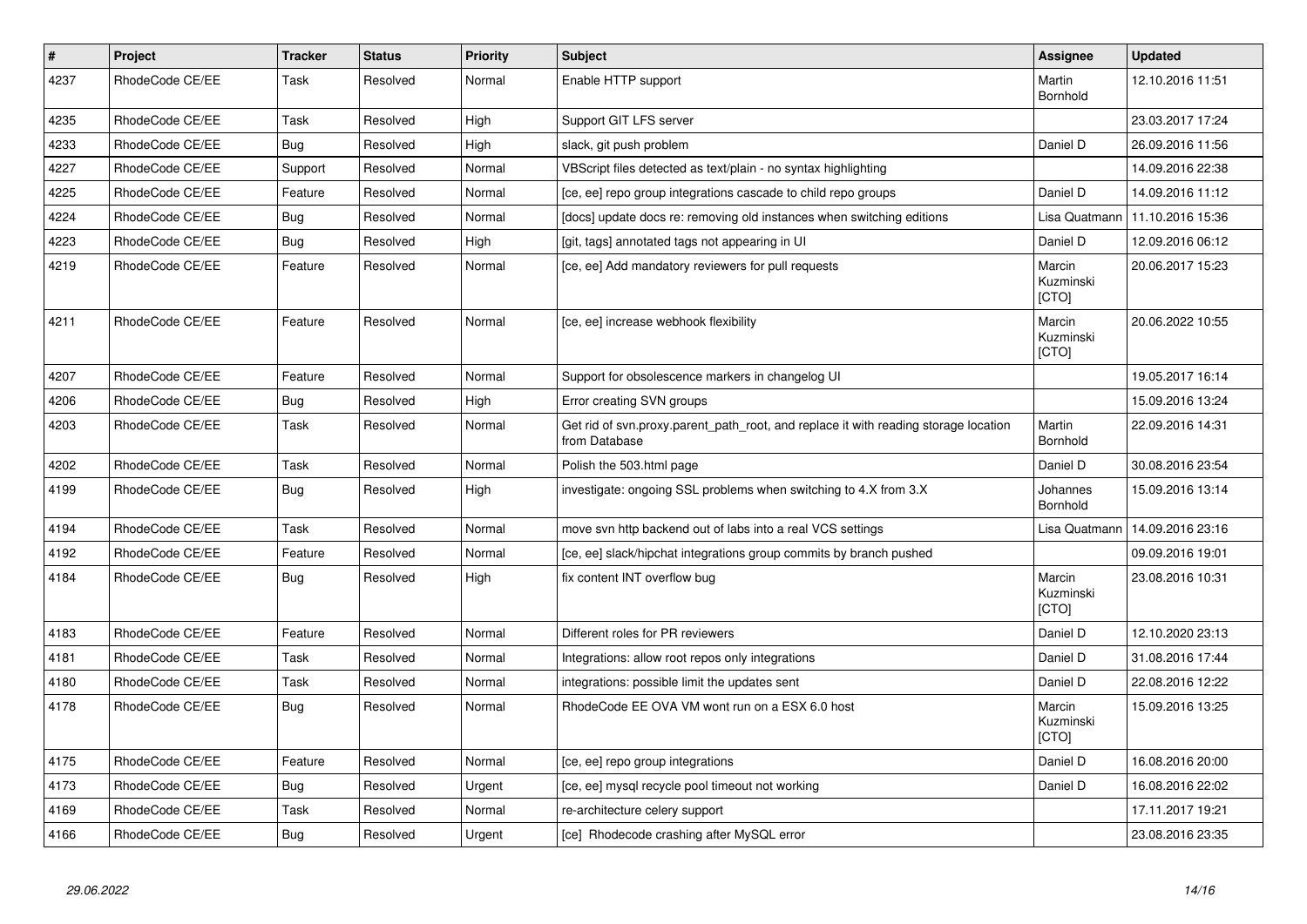| $\pmb{\#}$ | Project              | <b>Tracker</b> | <b>Status</b> | <b>Priority</b> | <b>Subject</b>                                                                                        | <b>Assignee</b>              | <b>Updated</b>   |
|------------|----------------------|----------------|---------------|-----------------|-------------------------------------------------------------------------------------------------------|------------------------------|------------------|
| 4155       | RhodeCode CE/EE      | Bug            | Resolved      | Low             | Date of Last Change is not displayed correctly                                                        | Marcin<br>Kuzminski<br>[CTO] | 21.01.2020 02:20 |
| 4153       | RhodeCode CE/EE      | Task           | Resolved      | Normal          | Optimize readme fetching by changing the system of readme detection                                   | Johannes<br>Bornhold         | 09.09.2016 10:17 |
| 4151       | RhodeCode CE/EE      | Task           | Resolved      | Normal          | [packaging] Subversion to current 1.9.X                                                               |                              | 09.09.2016 10:18 |
| 4140       | RhodeCode CE/EE      | Task           | Resolved      | Normal          | Check middleware chain status, and Verify that special middleware is catching<br>exceptions correctly |                              | 23.08.2016 12:13 |
| 4121       | RhodeCode CE/EE      | Bug            | Resolved      | Normal          | [ce, ee] server announcement has extra margin                                                         | Lisa Quatmann                | 26.09.2016 14:00 |
| 4108       | RhodeCode CE/EE      | Task           | Resolved      | Normal          | Release 4.2.2                                                                                         |                              | 14.10.2016 13:08 |
| 4091       | RhodeCode CE/EE      | Bug            | Resolved      | Normal          | [ce, ee] Redmine integration blocks for 30 seconds if redmine server not available                    | Daniel D                     | 15.07.2016 12:26 |
| 4090       | RhodeCode CE/EE      | Bug            | Resolved      | Normal          | test ticket                                                                                           |                              | 09.03.2021 20:39 |
| 4089       | RhodeCode CE/EE      | Bug            | Resolved      | Normal          | svn repository does not exist                                                                         |                              | 12.06.2018 12:29 |
| 4081       | RhodeCode CE/EE      | Support        | Resolved      | Normal          | Receiving server 500 error when trying to clone repo from windows client using<br>eclipse             |                              | 12.07.2016 14:30 |
| 4065       | RhodeCode CE/EE      | Bug            | Resolved      | Normal          | [ux, login] 404 on login after comment attempt                                                        | Marcin<br>Kuzminski<br>[CTO] | 04.07.2016 00:40 |
| 4044       | RhodeCode CE/EE      | Feature        | Resolved      | Normal          | Branch permissions                                                                                    |                              | 30.08.2018 09:48 |
| 4036       | RhodeCode CE/EE      | Bug            | Resolved      | Normal          | encrypted clone_uri can throw unicodeerror after key change                                           | Marcin<br>Kuzminski<br>[CTO] | 27.06.2016 19:38 |
| 4003       | RhodeCode CE/EE      | Task           | Resolved      | Normal          | User personal repository groups improvements                                                          |                              | 07.11.2016 16:12 |
| 3999       | RhodeCode CE/EE      | Feature        | Resolved      | Normal          | Add `send account information` to user creation page                                                  |                              | 28.06.2016 15:22 |
| 3991       | RhodeCode Appenlight | Bug            | Resolved      | Normal          | report logs need upper margin                                                                         |                              | 21.06.2016 18:55 |
| 3989       | RhodeCode Appenlight | Bug            | Resolved      | Normal          | even up report spacing                                                                                |                              | 21.06.2016 18:55 |
| 3981       | RhodeCode CE/EE      | Feature        | Resolved      | Normal          | Add cloud hosting like Gitlab, GitHub                                                                 |                              | 02.03.2020 09:14 |
| 3971       | RhodeCode CE/EE      | Bug            | Resolved      | Normal          | [ce, vcs] Merge requests/Pull requests failing due to rebase problem                                  | Johannes<br>Bornhold         | 19.07.2016 15:54 |
| 3950       | RhodeCode CE/EE      | Bug            | Resolved      | Normal          | [ce, ee] trying to merge pr against a deleted branch/bookmark breaks the pr page                      | Martin<br>Bornhold           | 27.10.2016 16:12 |
| 3556       | RhodeCode CE/EE      | Task           | Resolved      | Normal          | Disable and rename initial_repo_scan flag                                                             | Marcin<br>Kuzminski<br>[CTO] | 22.04.2016 14:33 |
| 3555       | RhodeCode CE/EE      | <b>Bug</b>     | Resolved      | Normal          | Then disabled repo location change the panel should explicitly state that it's disabled               |                              | 25.04.2016 10:34 |
| 3549       | RhodeCode CE/EE      | Bug            | Resolved      | Normal          | [4.0.0 regression], file source links use last commit id instead of current commit id                 | Marcin<br>Kuzminski<br>[CTO] | 21.04.2016 16:10 |